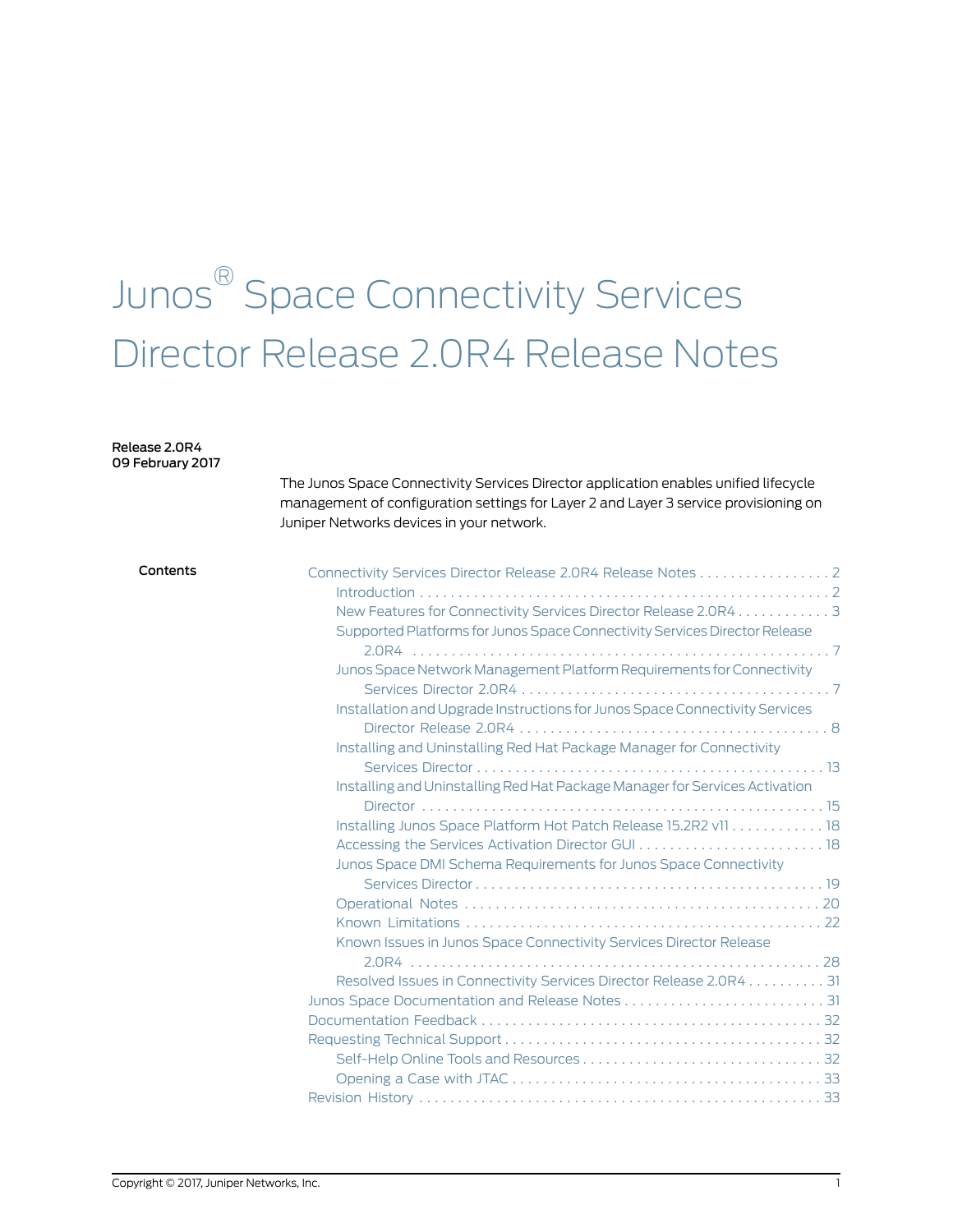# <span id="page-1-0"></span>Connectivity Services Director Release 2.0R4 Release Notes

- [Introduction](#page-1-1)
- New Features for [Connectivity](#page-2-0) Services Director Release 2.0R4
- Supported Platforms for Junos Space [Connectivity](#page-6-0) Services Director Release 2.0R4
- Junos Space Network Management Platform Requirements for Connectivity Services [Director](#page-6-1) 2.0R4
- [InstallationandUpgrade](#page-7-0) Instructions for Junos Space Connectivity Services Director [Release](#page-7-0) 2.0R4
- Installing and Uninstalling Red Hat Package Manager for [Connectivity](#page-12-0) Services **[Director](#page-12-0)**
- Installing and Uninstalling Red Hat Package Manager for Services Activation Director
- [Installing](#page-17-0) Junos Space Platform Hot Patch Release 15.2R2 v11
- Accessing the Services [Activation](#page-17-1) Director GUI
- Junos Space DMI Schema [Requirements](#page-18-0) for Junos Space Connectivity Services **[Director](#page-18-0)**
- [Operational](#page-19-0) Notes
- Known [Limitations](#page-21-0)
- Known Issues in Junos Space [Connectivity](#page-27-0) Services Director Release 2.0R4
- Resolved Issues in [Connectivity](#page-30-0) Services Director Release 2.0R4

# <span id="page-1-1"></span>Introduction

Junos Space Connectivity Services Director, built to run on Junos Space Network Management Platform, is a robust and holistic application that facilitates automated design and provisioning of point-to-point services, virtual private LAN services (VPLS), Layer 3 VPN services, and RSVP-signaled label-switched path (LSP) services, configuration of quality-of-service (QoS) profiles, validation and monitoring of service performance, and management of timing or clock synchronization using Precision Time Protocol (PTP). Connectivity Services Director enables unified management of the ACX Series routers, M Series routers, MX Series routers, PTX Series routers, and TCA Series Timing Appliances in your network. It enables full network life cycle management by simplifying the discovery, configuration, visualization, monitoring, and administration of large networks containing physical and virtual devices.

Connectivity Services Director enables you to provision point-to-point and multipoint services across networks. You can also configure CoS (also called QoS) profiles to group a set of CoS parameters and apply the profiles to one or more interfaces of the devices that are managed by Connectivity Services Director. The Connectivity Services Director software application also contains the applications that were available in the Services Activation Director suite. Network Activate, Transport Activate, OAM Insight, and Sync Design are installed and presented with the same look-and-feel as Services Activation Director, after you install Connectivity Services Director.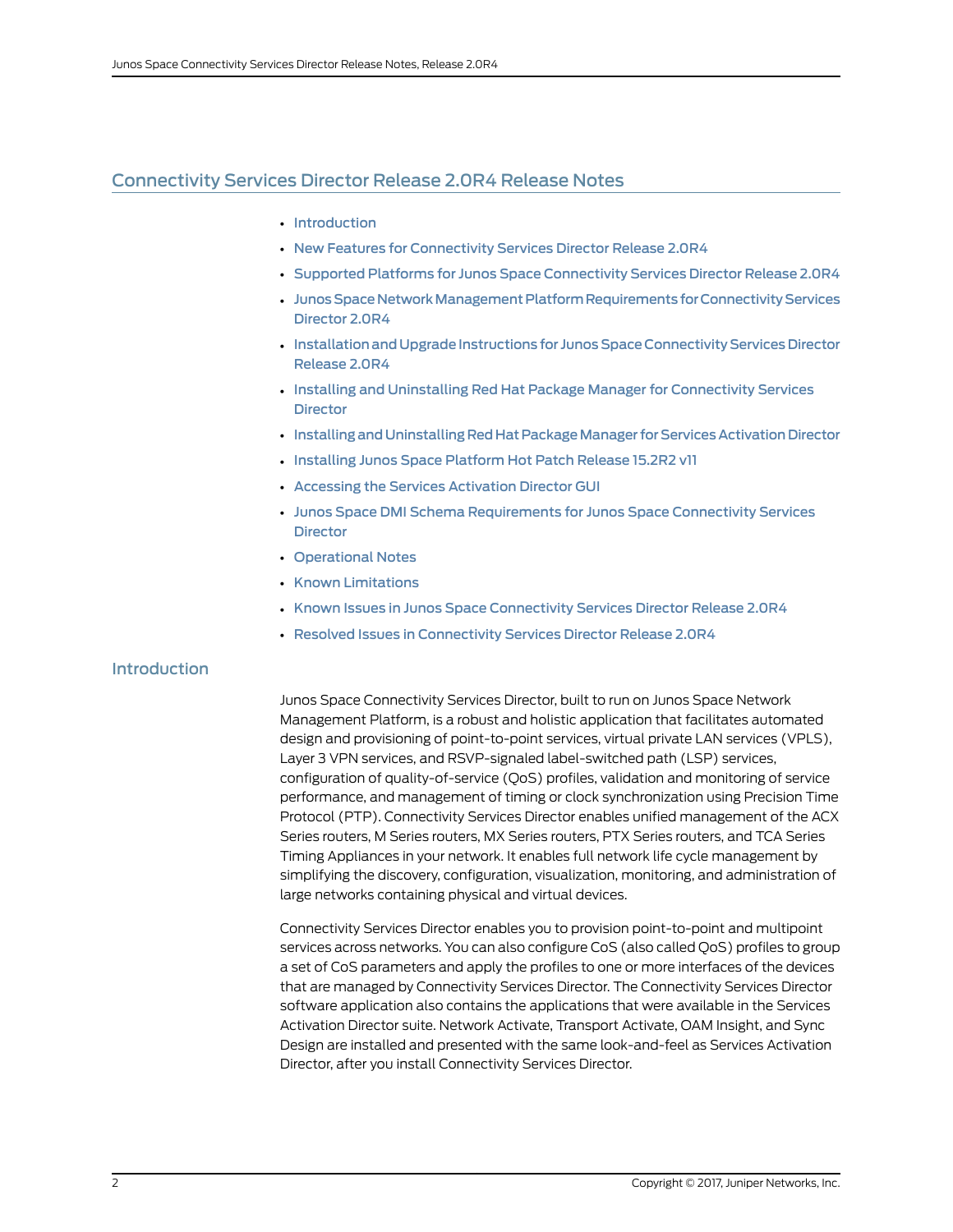The software images for Connectivity Services Director, Junos Space Management Platform, additional scripts, Connectivity Services Director API Reference documentation, and the release notes for Connectivity Services Director Release 2.0R4 are available at: Junos Space and Junos Space [Connectivity](http://www.juniper.net/support/downloads/space.html) Services Director Download.

# <span id="page-2-0"></span>New Features for Connectivity Services Director Release 2.0R4

#### • New instance type for a Layer 3 VPN service

With Connectivity Services Director Release 2.0R4, the following two new instance types are added only for full-mesh Layer 3 VPN services:

- Default—Select this instance when the PE router–CE router configuration requires an external BGP group under the default routing instance.
- Virtual Router—Select this instance if you want to divide a router into multiple independent virtual routers, with each router having its own routing table. The routing instances of the virtual router enable you to isolate traffic without the need for multiple devices to segment your network.

By default, the instance type is vrf. The Connectivity Settings sections appears only if the instance type is vrf.

#### • Distinct instance name for a Layer 3 VPN service

In releases earlier than Connectivity Services Director Release 2.0R4 when you deploy a service on multiple devices, the routing instance name on all the devices are the same.

With Connectivity Services Director Release 2.0R4, you can specify a distinct routing instance name for each device.



NOTE: This functionality is applicable only if you have selected Instance Type as vrf.

To enable this functionality while you are creating a Layer 3 VPN service definition, you must select the Enable Distinct Instance Name check box. The Enable Distinct Instance Name check box is not editable in the Create L3VPN Service Order wizard.

You can specify the new instance name in the **Instance Name** column of the Node Settings page of the Create L3VPN Service Order wizard.



NOTE: If you have disabled the Enable Distinct Instance Name check box in the service definition, the Instance Name column does not appear on the Node Settings page of the Create L3VPN Service Order wizard.

By default, the value in **Instance Name** is the same as the service order name that you have specified on the Service Settings page of the Create L3VPN Service Order wizard. Instance Name must be unique and contain a maximum of 50 characters and a minimum of one character.

• Creating policies for a Layer 3 VPN service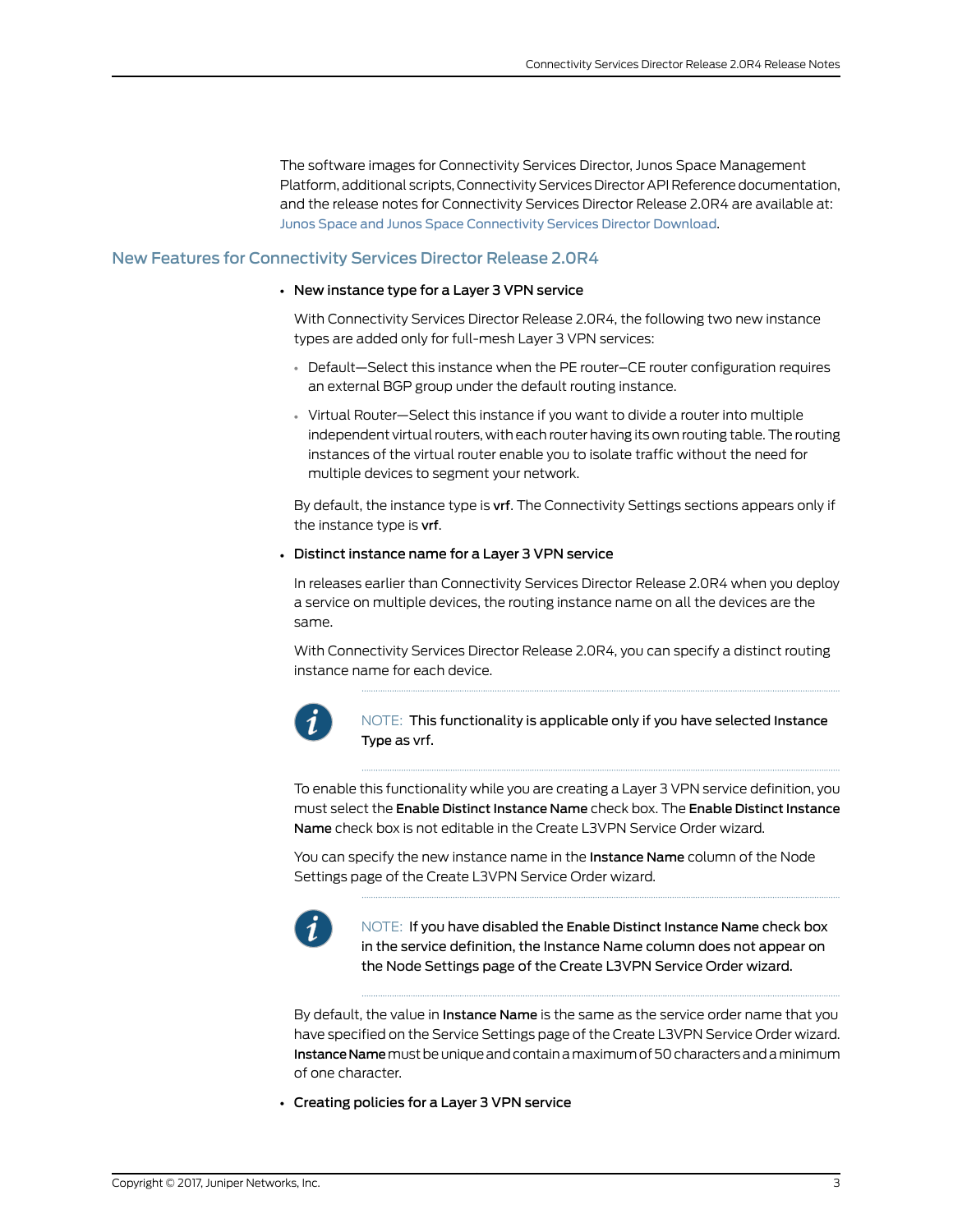In releases earlier than Connectivity Services Director Release 2.0R4, the Connectivity Services Director application automatically generates route target polices.

With Connectivity Services Director Release 2.0R4, you can create route target policies or protocol policies.

With Connectivity Services Director Release 2.0R4, you can create route target policies or PE–CE protocol policies. You can create these policies on the Node Settings page of the Create L3VPN Service Order wizard.

To create a route target policy, you must select the Policy Based Route Target check box in the Create Layer 3 VPN Definition wizard.

If you have cleared the Policy Based Route Target check box, the Connectivity Services Director application does not generate the policy.

If you have selected the Policy Based Route Target check box, you have an option to create a policy on the Node Settings page of the Create L3VPN Service Order wizard. If you have not defined a policy in the Create L3VPN Service Order wizard, then the Connectivity Services Director application automatically generates the necessary policy.

Creating PE–CE protocol policies is optional.

To create a new policy:

1. On the Node Settings page of the Create L3VPN Service Order wizard, click Create Policy.

The Policy Settings window appears.

2. Fill in the following fields in the Policy Settings window:

| Field                  | <b>Description</b>                                                                                                                    |
|------------------------|---------------------------------------------------------------------------------------------------------------------------------------|
| Device Name            | This drop down menu lists the devices that are part of the Layer 3 VPN service. Select a device that<br>you want to apply the policy. |
| <b>Option Settings</b> |                                                                                                                                       |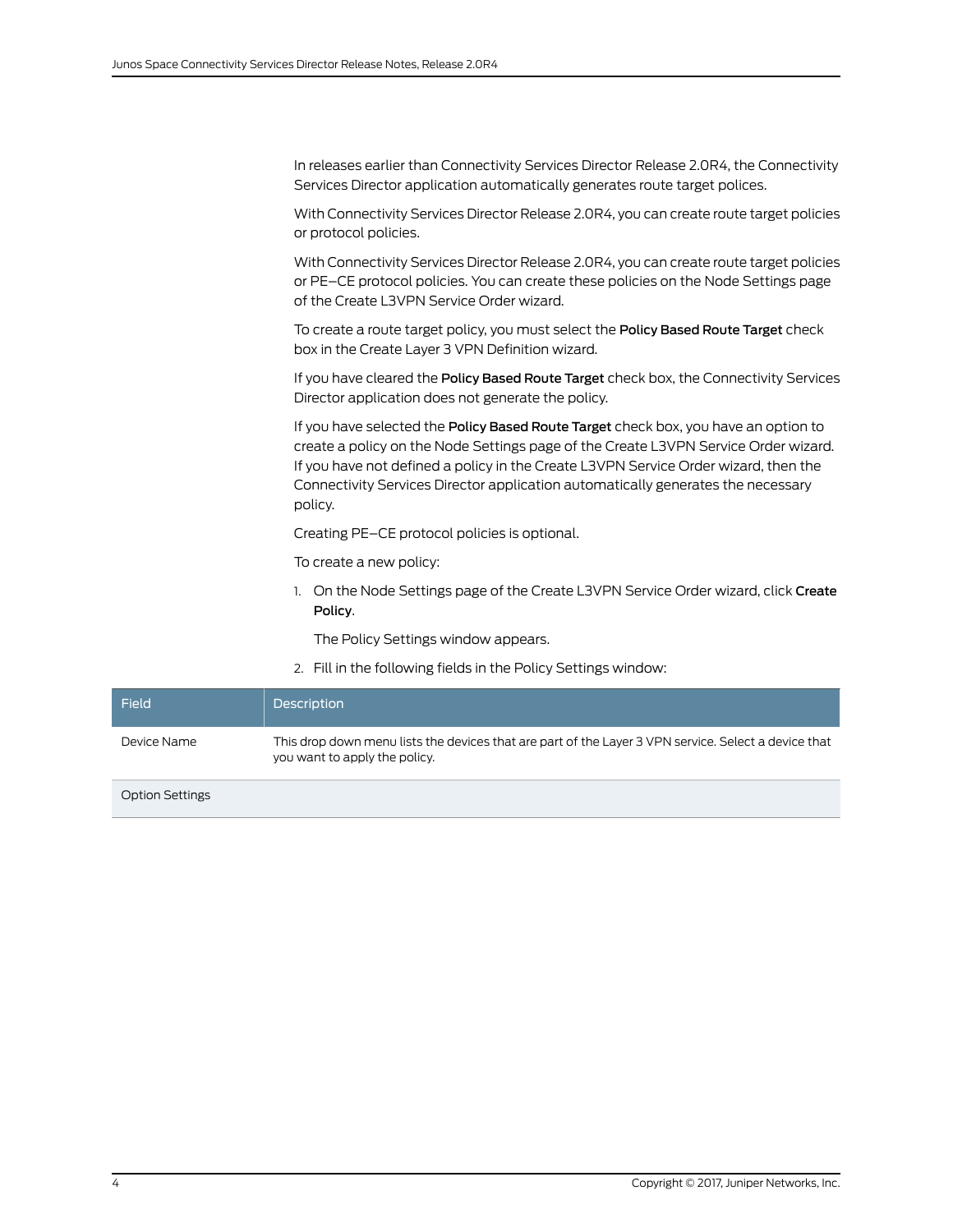| Field                  | <b>Description</b>                                                                                                                                                                                                                                                                                                                                                                                                                                                                                                                                           |
|------------------------|--------------------------------------------------------------------------------------------------------------------------------------------------------------------------------------------------------------------------------------------------------------------------------------------------------------------------------------------------------------------------------------------------------------------------------------------------------------------------------------------------------------------------------------------------------------|
| Option Type            | Select an option type:<br>• Community<br>Specify the following attributes:<br>• Community name-Specify the name of the community.<br>Range: 0 through 255 characters<br>• Member-Specify the member value in AS-number or IP address: ID format<br>AS Number Range: 1 through 65535<br>IP address Range: Globally unique unicast address.<br>• As-path<br>Specify the following attributes:<br>• AS-path name—Specify the name of the AS path.<br>Range: 0 through 255 characters<br>• Path-Specify the path.<br>Range: Regular expressions<br>• prefix-list |
|                        | Specify the following attributes:<br>• Prefix List Name-Specify the name of the prefix list.<br>Range: 0 through 255 characters<br>• Prefix Address-Specify the prefix address.<br>IP address Range: Globally unique address with subnet mask.                                                                                                                                                                                                                                                                                                               |
| Add                    | Click Add to validate option attribute values. The attribute is listed in the table.                                                                                                                                                                                                                                                                                                                                                                                                                                                                         |
| Delete                 | Select an attribute from the table and click Delete to delete an option attribute row.                                                                                                                                                                                                                                                                                                                                                                                                                                                                       |
| <b>Policy Settings</b> |                                                                                                                                                                                                                                                                                                                                                                                                                                                                                                                                                              |
| Policy Name            | Specify the name of the policy.<br>Range: 0 through 255 characters                                                                                                                                                                                                                                                                                                                                                                                                                                                                                           |
| Name                   | Specify the name of the policy term.<br>Range: 0 through 255 characters                                                                                                                                                                                                                                                                                                                                                                                                                                                                                      |
| Clause                 | Select one of the following clause:<br>From<br>• Then                                                                                                                                                                                                                                                                                                                                                                                                                                                                                                        |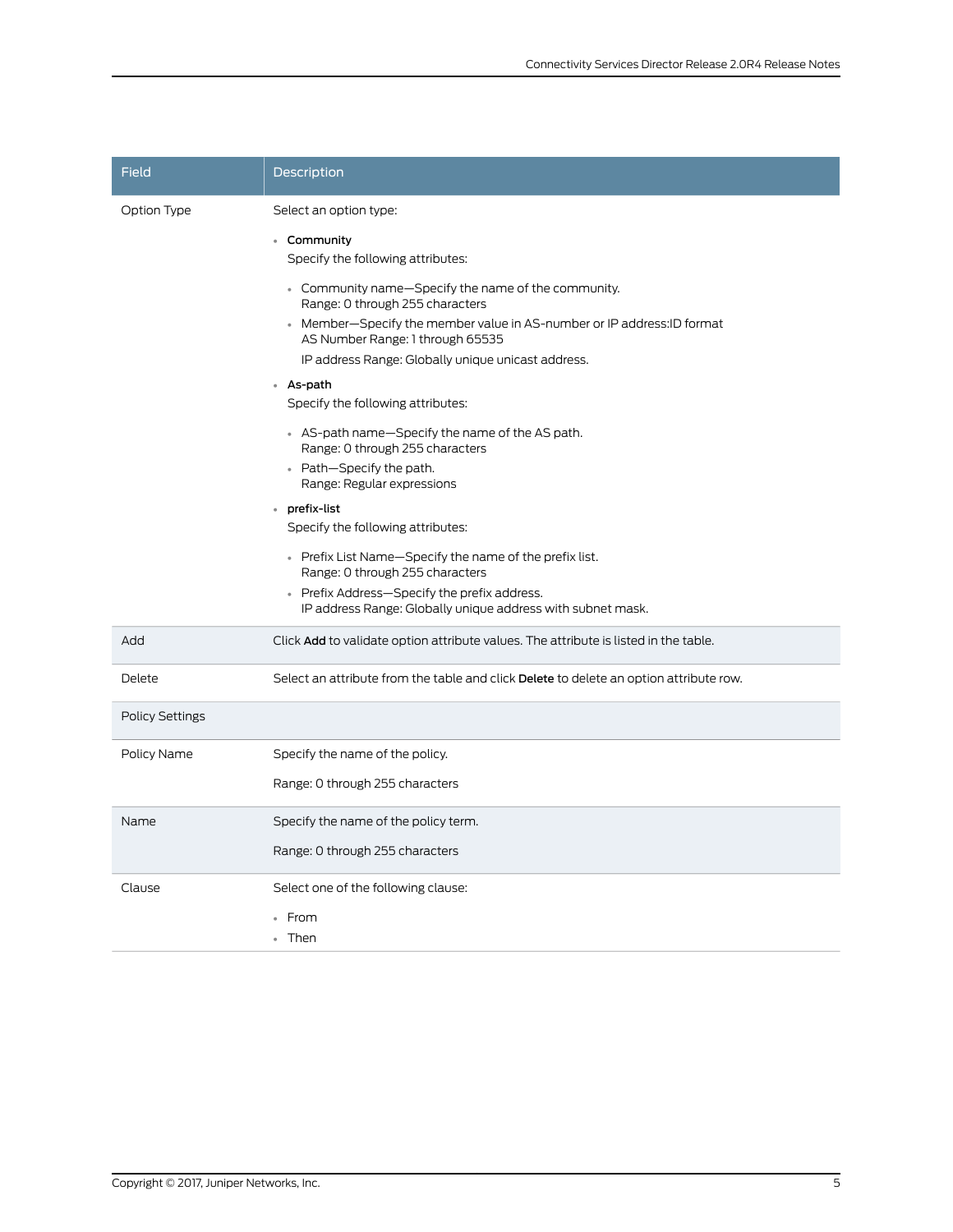| <b>Field</b>        | <b>Description</b>                                                                                                                                                                                                                                                                                                                                                                             |
|---------------------|------------------------------------------------------------------------------------------------------------------------------------------------------------------------------------------------------------------------------------------------------------------------------------------------------------------------------------------------------------------------------------------------|
| Attribute selection | If the Clause type is From select one of the following attributes:<br>• route filter<br>community<br>$\bullet$<br>protocol<br>$\bullet$<br>family<br>$\circ$<br>as-path<br>$\bullet$<br>prefix-list<br>$\bullet$<br>• prefix-list-filter<br>If the Clause type is Then, select one of the following attributes:<br>community<br>$\circ$<br>local-preference<br>$\circ$<br>• accept<br>• reject |
| Add                 | Click Add to validate policy setting values. The attribute is listed in the table.                                                                                                                                                                                                                                                                                                             |
| Delete              | Select an attribute from the table and click Delete to delete a policy term.                                                                                                                                                                                                                                                                                                                   |
|                     |                                                                                                                                                                                                                                                                                                                                                                                                |

#### 3. Click Save.

The policy is created.

#### • Route leak for a Layer 3 VPN service

Connectivity Services Director Release 2.0R4 supports internal and external route leak as part of route target policy creation. To enable this functionality, select Import Internal Routes, Import External Routes, and Enable Auto Export Routes check boxes in the Create Layer 3 VPN Definition wizard.

#### • Topology-related changes

With Connectivity Services Director Release 2.0R4, a service path is introduced in the Topology View. A service path is a connector that displays the LSP configured for a particular service on a device in the Topology View.

Because of a large number of services that may be configured among devices in a topology, it is required to distinguish only the LSPs or service paths that connect from one device to another device. In such a case, you can select a service displayed in the Topology View and choose to hide or show the service path for analysis purposes.

Right-click a service path and select one of the following options from the shortcut menu:

- Hide Service Path-Click this option to hide LSPs on the service path.
- Retrieve Service Path—Click this option to retrieve LSPs on the service path.
- Show Service Path—Click this option to view details of retrieved LSPs on the service path.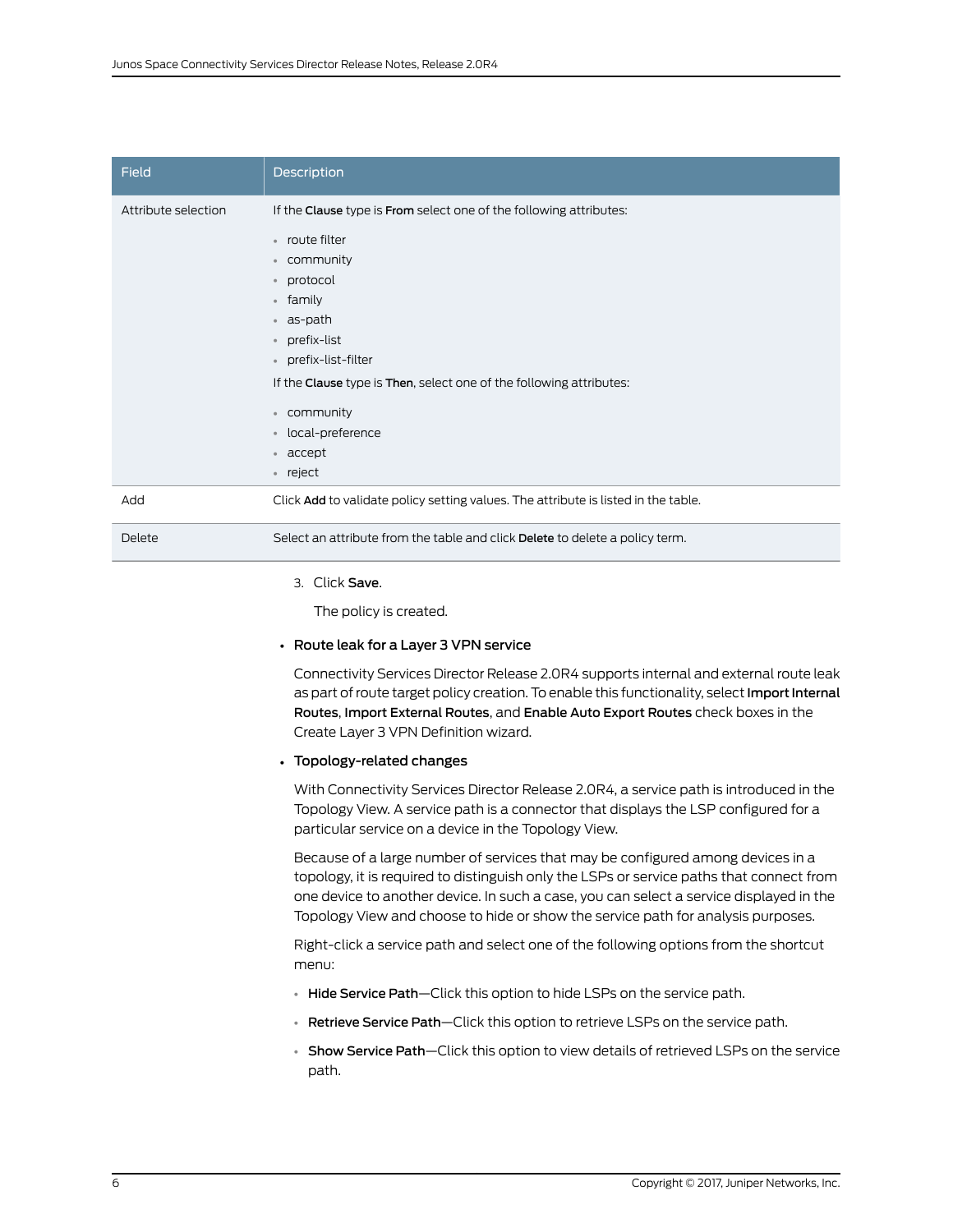# <span id="page-6-0"></span>Supported Platforms for Junos Space Connectivity Services Director Release 2.0R4

<span id="page-6-2"></span>[Table](#page-6-2) 1 on page 7 lists the supported platforms for Connectivity Services Director Release 2.0R4 and the corresponding qualified Junos OS releases.

Table 1: Supported Platforms and the Software Versions for Connectivity Services Director Release 2.0R4

| <b>Supported Platforms</b>                                                                                                                                                                                                       | <b>Oualified Junos OS Release</b>                                                                                                                                                                          |
|----------------------------------------------------------------------------------------------------------------------------------------------------------------------------------------------------------------------------------|------------------------------------------------------------------------------------------------------------------------------------------------------------------------------------------------------------|
| <b>ACX Series Universal Access Routers:</b><br>• ACX500 router<br>• ACX1000 router<br>• ACX1100 router<br>• ACX2000 router<br>• ACX2100 router<br>• ACX2200 router<br>• ACX4000 router<br>• ACX5000 router (ACX5048 and ACX5096) | Release 12.3R1 through Release 12.3X54-D10 for ACX1000,<br>ACX1100, ACX2000, ACX2100, ACX2200, and ACX4000<br>routers<br>Release 15.1X54-D20 for ACX5000 routers<br>Release 12.3X54-D20 for ACX500 routers |
| MX Series 3D Universal Edge Routers                                                                                                                                                                                              | Release 12.2R1 through Release 15.1R1 for MX80, MX104,<br>MX240, MX480, and MX960 routers<br>Release 13.3R1 through Release 15.1R1 for MX2010 and MX2020<br>routers                                        |
| M Series Multiservice Edge Routers                                                                                                                                                                                               | Release 10.0 through Release 12.2R1.8 for M320 routers<br>Release 10.0 through Release 14.2R1.12 for M7i and M10i routers                                                                                  |
| PTX Series Packet Transport Routers                                                                                                                                                                                              | Release 13.2R2.2 through Release 15.1F6 for PTX3000 routers<br>Release 13.2R1.7 through Release 15.1F6 for PTX5000 routers                                                                                 |
| Virtual MX Series Routers (vMX)                                                                                                                                                                                                  | Release 14.1R5 through Release 15.1R1                                                                                                                                                                      |

# <span id="page-6-1"></span>Junos Space Network Management Platform Requirements for Connectivity Services Director 2.0R4

You can install Connectivity Services Director in a Junos Space Virtual Appliance. The Junos Space Virtual Appliance can be deployed on a VMware ESX server. The Junos Space Virtual Appliance requires a VMware ESX server 4.0 or later or VMware ESXi server 4.0, 5.0, 5.1, or 5.5 that can support a virtual machine with the following configuration:

- 64-bit quad processor with at least 2.66-GHz speed
- 32-GB RAM
- One RJ-45 10/100/1000 Network Interface Connector
- 133-GB hard disk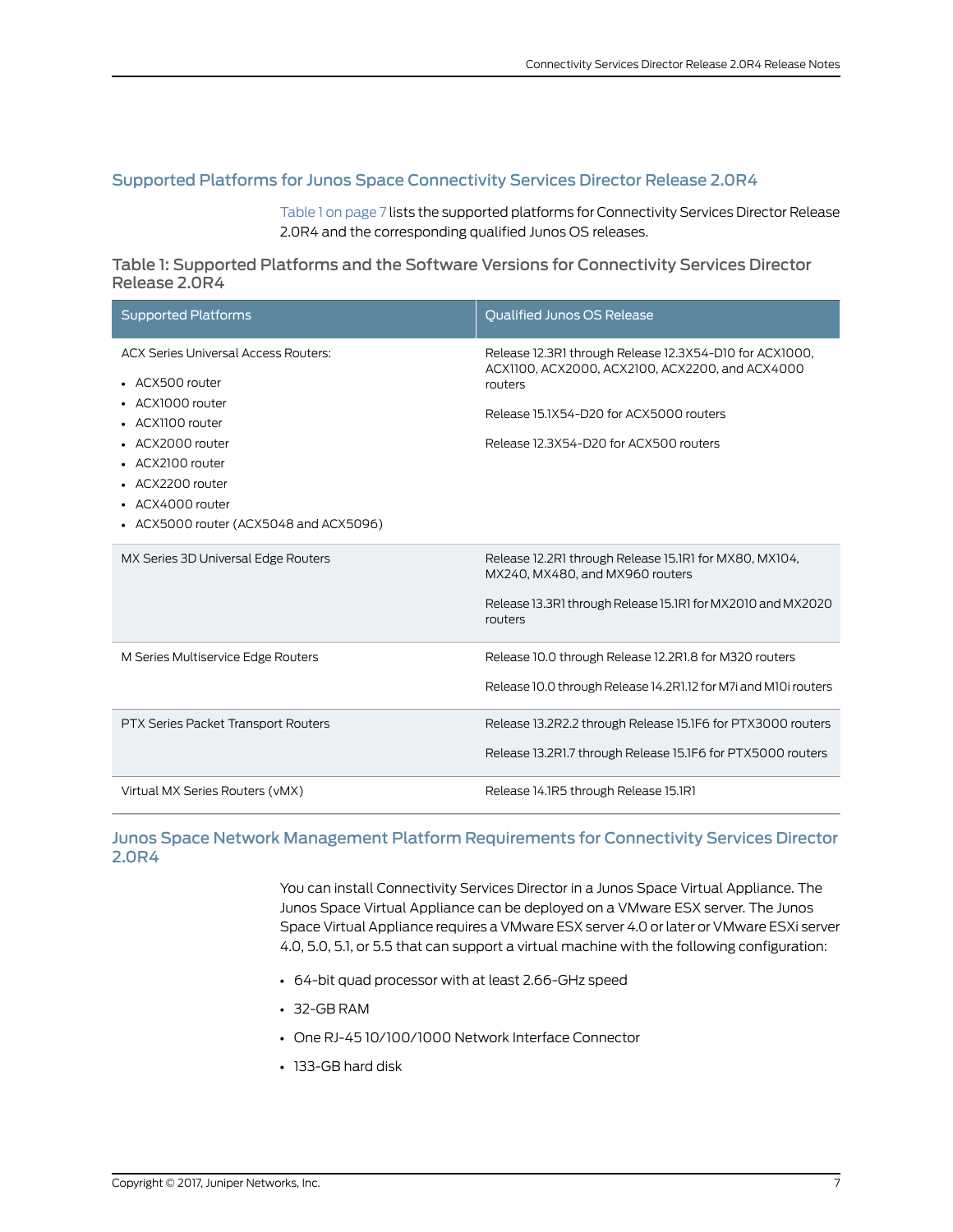# <span id="page-7-0"></span>Installation and Upgrade Instructions for Junos Space Connectivity Services Director Release 2.0R4

Before you install Connectivity Services Director Release 2.0R4, ensure that the Junos Space Network Management Platform is of the required release number with the latest patch installed.



NOTE: We recommend that you restart the JBoss server after you install Connectivity Services Director Release 2.0R4.

The software image for Connectivity Services Director Release 2.0R4 enables you to install the Connectivity Services Director application. Also, Network Activate, Transport Activate, OAM Insight, and Sync Design are installed and presented in the same look-and-feel as the Services Activation Director GUI, after you install Connectivity Services Director. The Representational State Transfer (REST) APIs for Connectivity Services Director are installed along with the GUI.

When you install Connectivity Services Director, the single application package installs the capabilities for configuring network services, such as point-to-point, Layer 3 VPN, and VPLS; configuring MPLS and RSVP label-switched path (LSP) services; configuring Precision Time Protocol (PTP) and synchronous Ethernet services; configuring the Operations, Administration, and Maintenance (OAM ) functionality; and configuring CoS profiles. For Connectivity Services Director Release 2.0R4, you can also access the Services Activation Director GUI to launch workspaces to configure functionalities that are not available in the Connectivity Services Director GUI. You need not separately install the different applications, such as Network Activate or Transport Activate, based on your deployment needs and device models to be managed, on a JA2500 Junos Space Appliance or a Junos Space Virtual Appliance that satisfies the hardware requirements.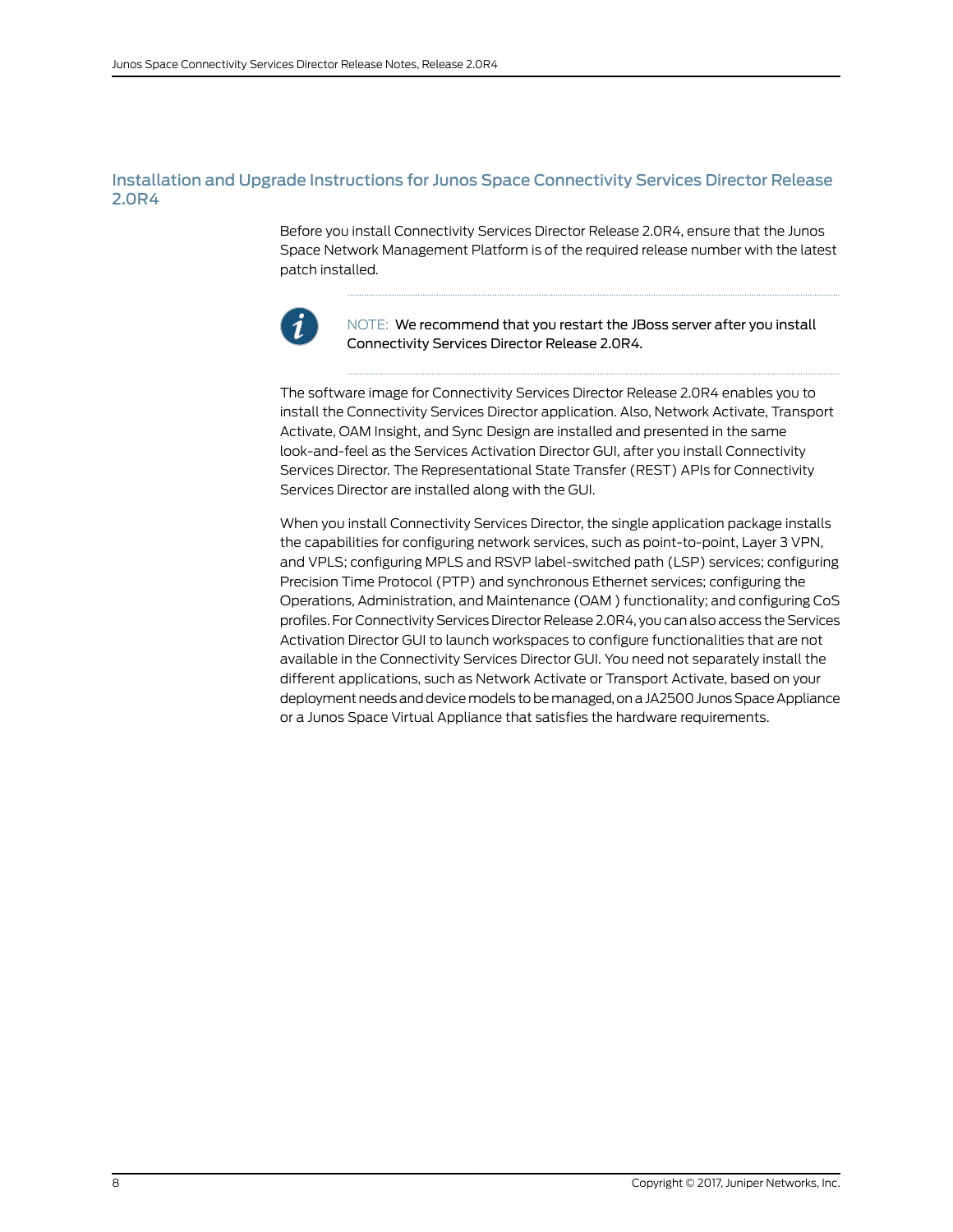### • New Installation Instructions for Connectivity Services Director Release 2.0R4

Before you start the installation, ensure the following:

- Junos Space Platform Release 15.2R2v11 must be running before you begin to install Connectivity Services Director Release 2.0R4. See [Installing](#page-17-0) Junos Space Platform Hot Patch [Release](#page-17-0) 15.2R2 v11 on page 18 for instructions on installing Junos Space Platform hot patch release 15.2R2.
- Connectivity Services Director is supported on a JA2500 Junos Space Appliance or a Junos Space Virtual Appliance that meets the hardware requirements specified in the Junos Space documentation. The Junos Space Appliance that suits your requirement is determined by the number of devices you plan to manage by using the network management application.
- Network Director or Edge Services Director cannot be installed on the same system as Connectivity Services Director. Uninstall Network Director or Edge Services Director before you install Connectivity Services Director on your system.
- When you back up the database of a Junos Space Appliance by using the Junos Space Network Application Platform database backup-and-restore facility, all the datamaintained by the Junos Space Platformand installed Junos Space applications on the appliance is backed up. If your appliance contains a Junos Space application, such as Service Now, that you do not want to use in your network after upgrading to a different version of Junos Space Platform, you must ensure that you uninstall the application before you perform a backup. This is required because all the backed-up-data is restored when you use the restore utility to reapply the data after an upgrade operation. As a result, if your device was previously installed with a Junos Space application that you have not reinstalled after upgrading Junos Space Platform, restoring the backed up data causes undefined behavior because the backup in such a scenario also contains data of applications that you have not reinstalled.
- A prescribed order is always required for the installation or upgrade of Connectivity Services Director.

To perform a new installation of Connectivity Services Director Release 2.0R4:

1. Install Junos Space Platform Release 15.2R2.



NOTE: If your device is running a Junos Space Platform Release earlier than Release 15.2R2, you must first upgrade to Release 15.2R2.

- 2. Install Junos Space Platform hot patch release 15.2R2 v11. See [Installing](#page-17-0) Junos Space [Platform](#page-17-0) Hot Patch Release 15.2R2 v11 on page 18 for instructions on installing Junos Space Platform hot patch release 15.2R2 v11.
- 3. Install Connectivity Services Director Release 2.0R4.
- 4. Restart the JBoss server.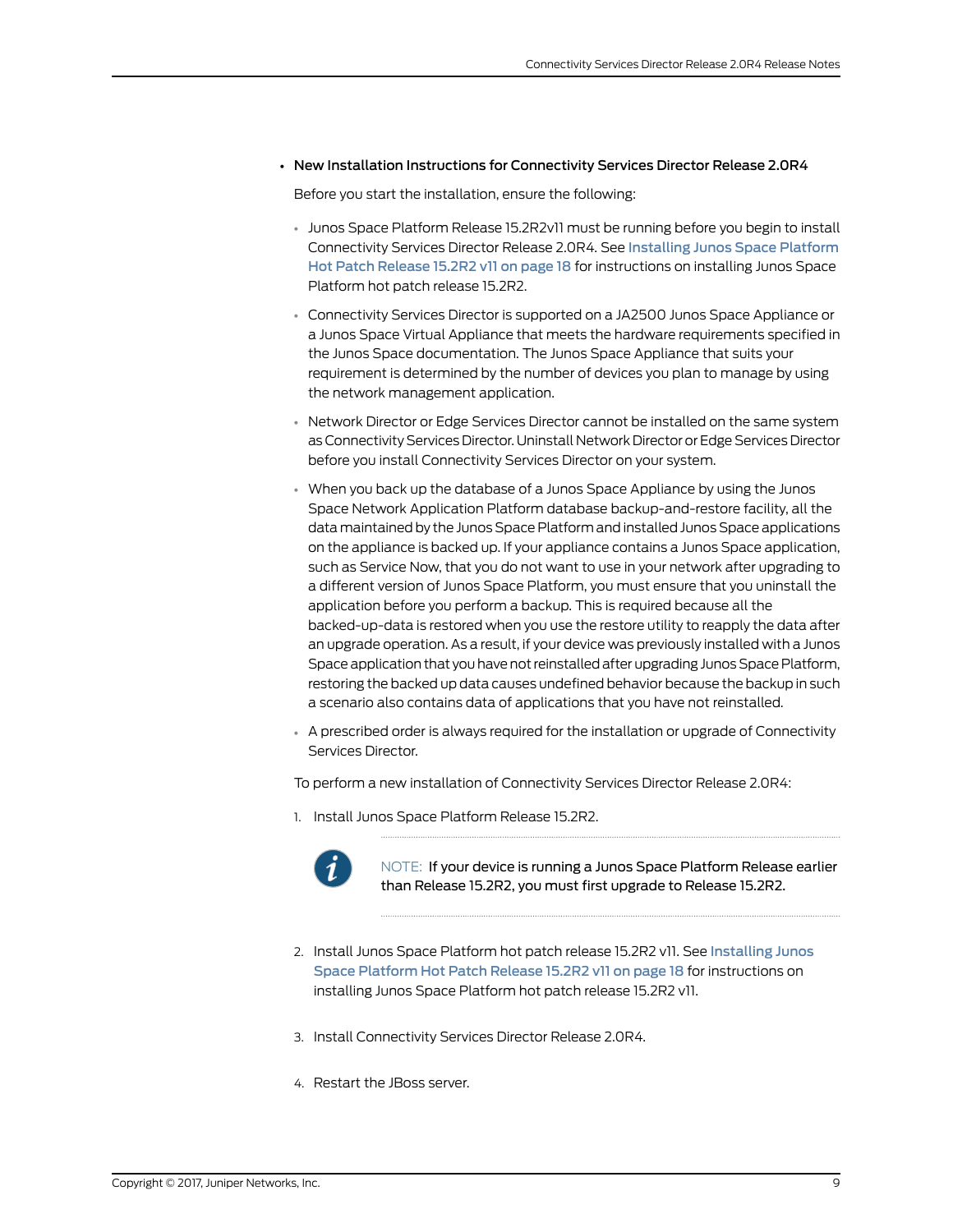The Connectivity Services Director Release 2.0R4 is installed.

• Upgrading from Connectivity Services Director Release 2.0R2 or Release 2.0R3 to Connectivity Services Director Release 2.0R4

Before you start the upgrade, ensure that you have:

- Disabled monitoring for all categories on the Monitoring tab of the Preferences page. For more details, see Disabling Data [Collection](http://www.juniper.net/techpubs/en_US/junos-space-apps/connectivity-services-director1.0/topics/task/configuration/preferences-setup-csd.html#monitors-data-collection) for Monitors.
- Downloaded the Connectivity Services Director Release 2.0R4 software image to the hard disk or to an SCP server.The Connectivity Services Director software images are located at <http://www.juniper.net/support/downloads/space.html> .

To upgrade from Connectivity Services Director Release 2.0R2 or 2.0R3 to Release 2.0R4:

- 1. Install Junos Space Platform hot patch release 15.2R2 v11. See [Installing](#page-17-0) Junos Space [Platform](#page-17-0) Hot Patch Release 15.2R2 v11 on page 18 for instructions on installing Junos Space Platform hot patch release 15.2R2 v11.
- 2. Upgrade Connectivity Services Director Release 2.0R4.
- 3. Restart the JBoss server for the monitoring and fault features to work properly in standalone and cluster setups.
- Upgrading from Connectivity Services Director Release 1.0R1 or Release 1.0R2 to Connectivity Services Director Release 2.0R4

Before you start the upgrade, ensure that you have:

- Disabled monitoring for all categories on the Monitoring tab of the Preferences page. For more details, see Disabling Data [Collection](http://www.juniper.net/techpubs/en_US/junos-space-apps/connectivity-services-director1.0/topics/task/configuration/preferences-setup-csd.html#monitors-data-collection) for Monitors.
- Junos Space Platform Release 15.2R2 running on your appliance. If your appliance is running an unsupported release of Junos Space, you must upgrade Junos Space before installing Connectivity Services Director. See Installing Junos Space Platform Hot Patch [Release](#page-17-0) 15.2R2 v11 on page 18 for instructions on installing Junos Space Platform hot patch release 15.2R2.
- Downloaded the Connectivity Services Director Release 2.0R4 software image to the hard disk or to an SCP server.The Connectivity Services Director software images are located at <http://www.juniper.net/support/downloads/space.html> .

To upgrade from Connectivity Services Director Release 1.0R1 or1.0R2 to Release 2.0R4:

- 1. Back up the Junos Space Platform database.
- 2. If you are running a version of Junos Space Platform earlier than Release 15.2R2, uninstall Red Hat Package Manager.

You can uninstall the Red Hat Package Manager manually, or you can run the *uninstall\_rpm.sh* script to uninstall the Red Hat Package Manager.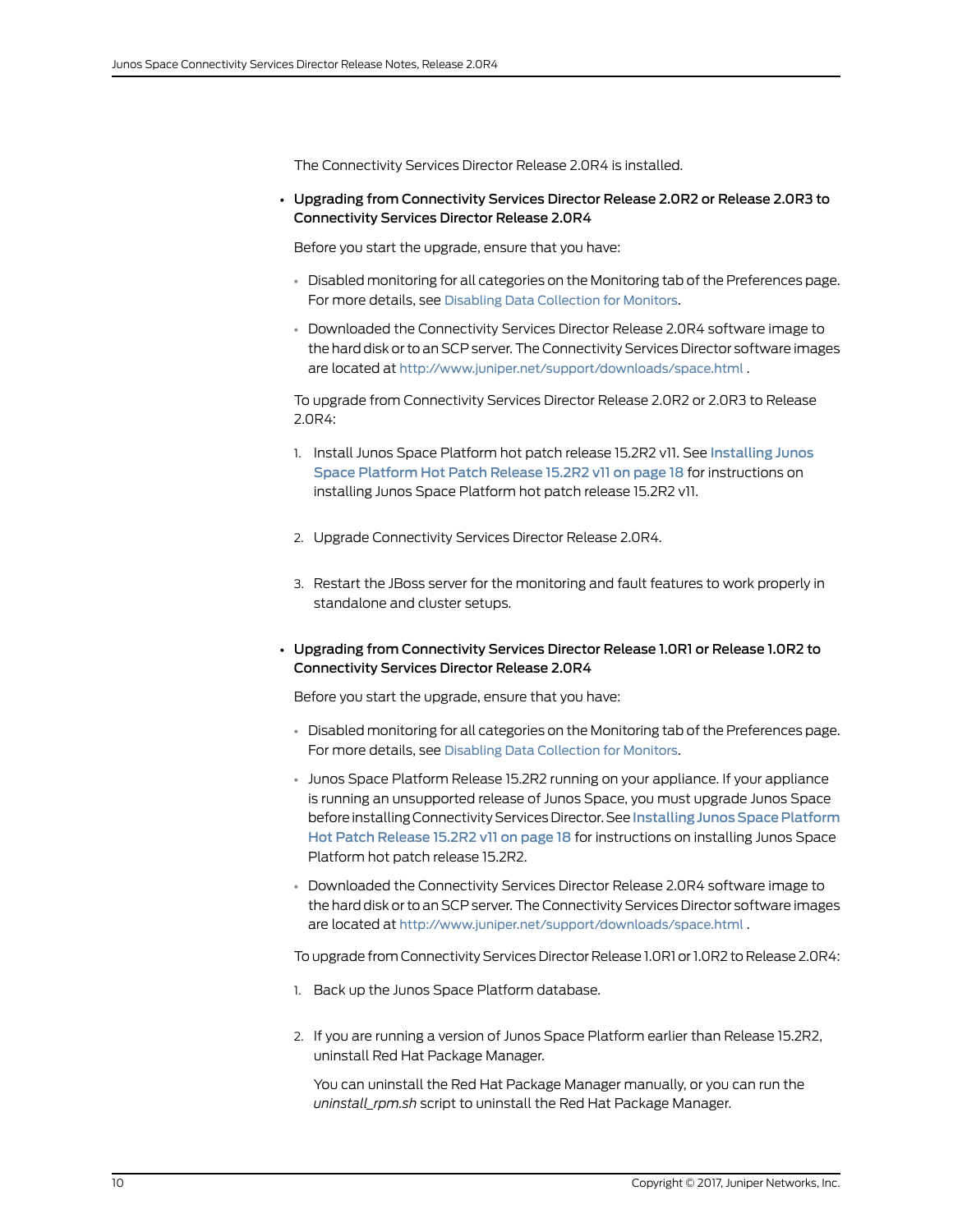For more information about uninstalling the Red Hat Package Manager manually, see Installing and Uninstalling Red Hat Package Manager for Connectivity Services [Director](#page-12-0) on page 13.

For more information about the script, contact the Juniper Networks Technical Assistance Center.

3. Upgrade Junos Space Platform to Release 15.2R2.



NOTE: You must not reboot Junos Space Platform on the Maintenance Mode Options page.

4. Install Red Hat Package Manager.

You can install the Red Hat Package Manager manually, or you can run the *install\_rpm.sh* script to install the Red Hat Package Manager.

For more information about installing the Red Hat Package Manager manually, see Installing and Uninstalling Red Hat Package Manager for [Connectivity](#page-12-0) Services [Director](#page-12-0) on page 13.

For more information about the script, contact the Juniper Networks Technical Assistance Center.

- 5. Reboot Junos Space Platform on the Maintenance Mode Options page.
- 6. Install Junos Space Platform hot patch release 15.2R2 v11. See [Installing](#page-17-0) Junos Space [Platform](#page-17-0) Hot Patch Release 15.2R2 v11 on page 18 for instructions on installing Junos Space Platform hot patch release 15.2R2 v11.
- 7. Upgrade Connectivity Services Director Release 2.0R4.
- 8. Restart the JBoss server for the monitoring and fault features to work properly in standalone and cluster setups.
- Upgrading fromServices Activation Director Release 14.3R3 to Connectivity Services Director Release 2.0R4



NOTE: We support migration only from Services Activation Director Release 14.3R3 running on Junos Space Platform Release 14.1R3.4. If you are running a version of Network Activate, Transport Activate, OAM Insight, or Sync Design earlier than 14.3R3, you must first upgrade to 14.3R3 or later before you can upgrade to Connectivity Services Director 2.0R4.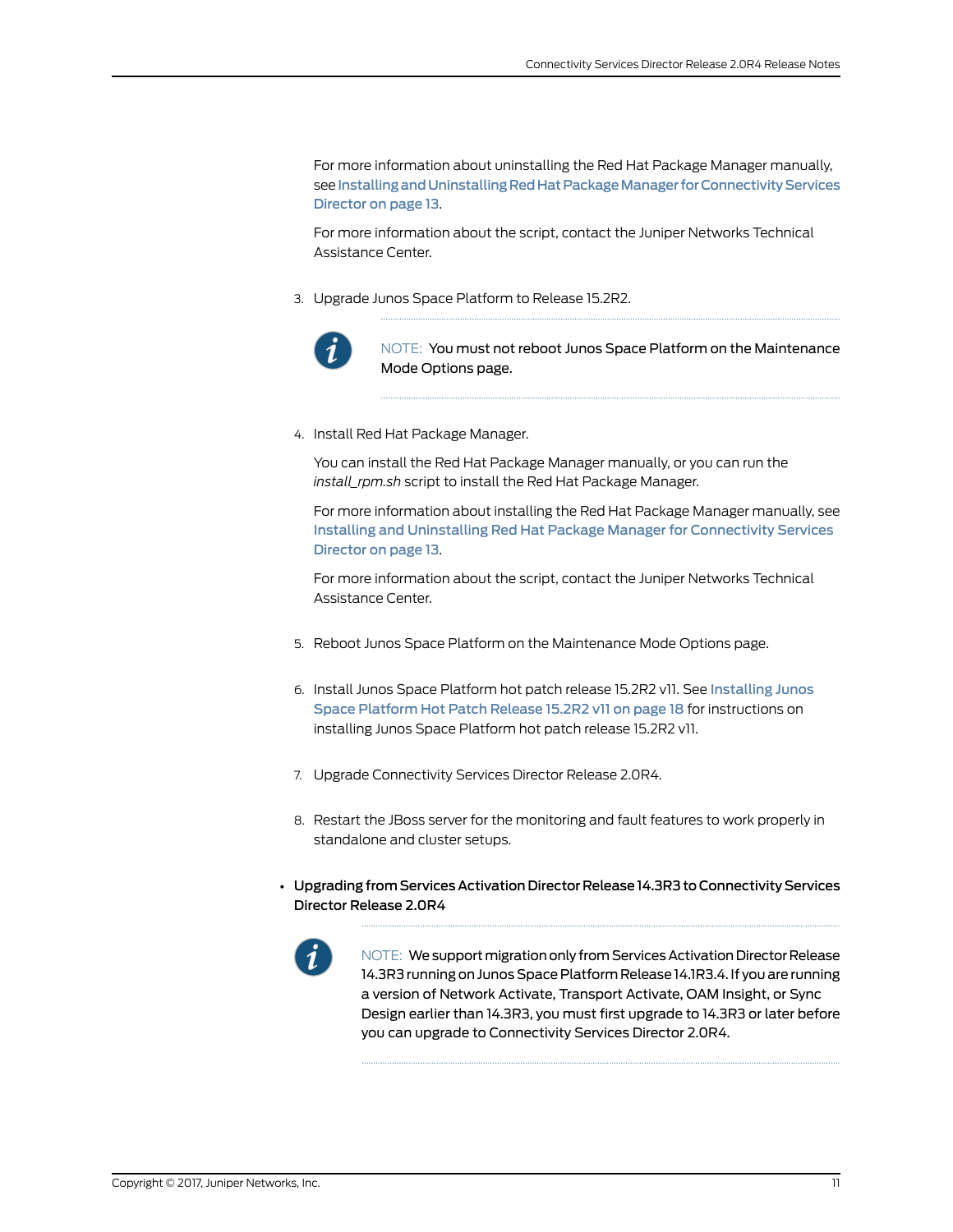To upgrade from Network Activate Release 14.3R3, Transport Activate 14.3R3, OAM Insight 14.3R3 and Sync Design 14.3R3 to Connectivity Services Director Release 2.0R4:

- 1. Back up the Junos Space Platform database.
- 2. Upgrade Junos Space Platform to Release 15.1R1.
- 3. Reboot Junos Space Platform on the Maintenance Mode Options page.
- 4. Uninstall Red Hat Package Manager.

You can uninstall the Red Hat Package Manager manually, or you can run the *uninstall\_rpm.sh* script to uninstall the Red Hat Package Manager.

For more information about uninstalling the Red Hat Package Manager manually, see Installing and [Uninstalling](#page-14-0) Red Hat Package Manager for Services Activation [Director](#page-14-0) on page 15.

For more information about the script, contact the Juniper Networks Technical Assistance Center.

5. Upgrade Junos Space Platform to Release 15.2R2.



NOTE: You must not reboot Junos Space Platform on the Maintenance Mode Options page.

6. Install Red Hat Package Manager.

You can install the Red Hat Package Manager manually, or you can run the *install\_rpm.sh* script to install the Red Hat Package Manager.

For more information about installing the Red Hat Package Manager manually, see Installing and [Uninstalling](#page-14-0) Red Hat Package Manager for Services Activation [Director](#page-14-0) on page 15.

For more information about the script, contact the Juniper Networks Technical Assistance Center.

- 7. Reboot Junos Space Platform on the Maintenance Mode Options page.
- 8. Install Junos Space Platform hot patch release 15.2R2 v11. See [Installing](#page-17-0) Junos Space [Platform](#page-17-0) Hot Patch Release 15.2R2 v11 on page 18 for instructions on installing Junos Space Platform hot patch release 15.2R2 v11.
- 9. Install Connectivity Services Director Release 2.0R4.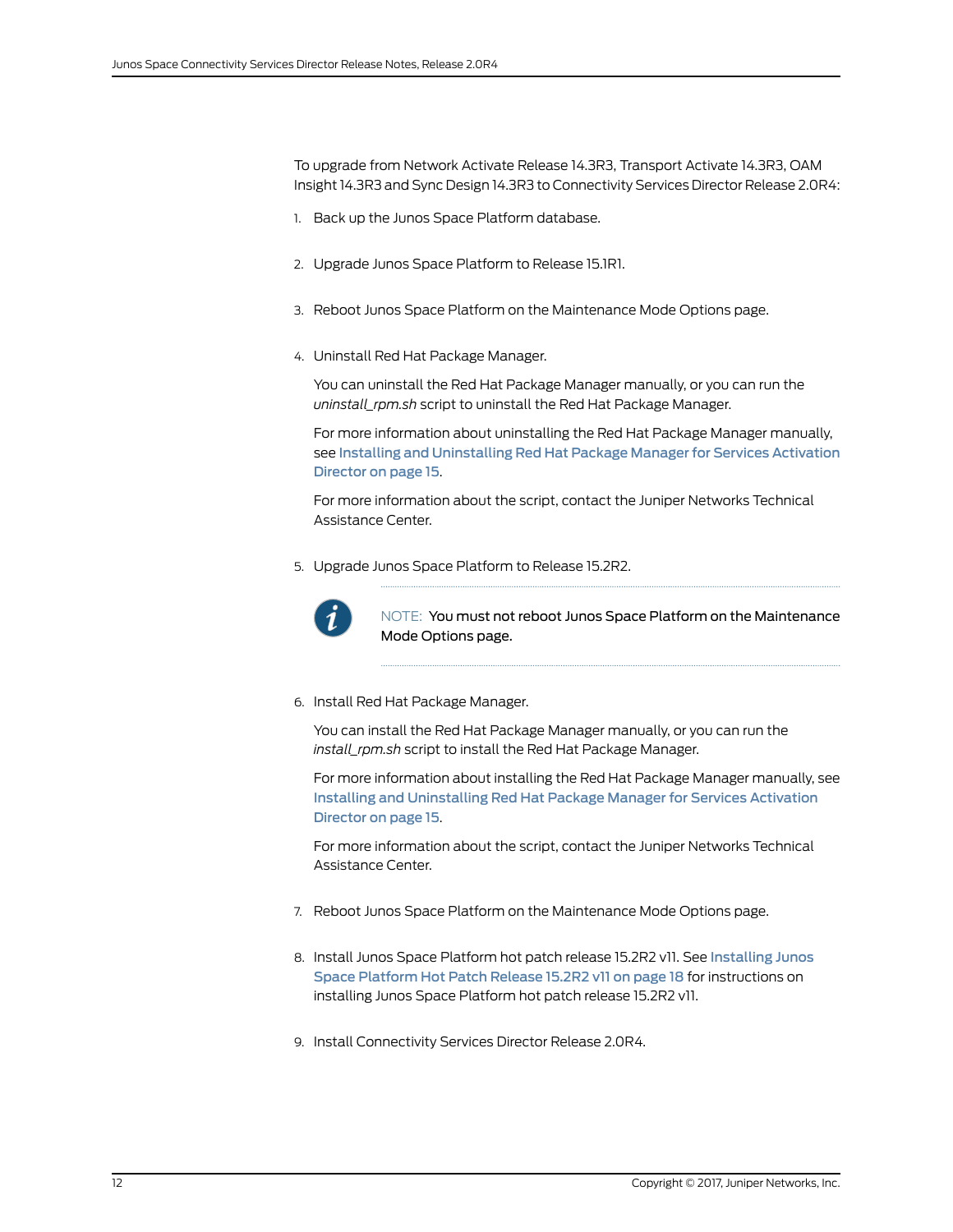- 10. Uninstall other applications (such as Junos Space QoS Design or Junos Space Transport Activate) as needed before you uninstall Network Activate.
- 11. Uninstall NetworkAppsApi.
- 12. Uninstall Network Activate.
- 13. Restart the JBoss server.



NOTE: QoS Design cannot be installed on the same system as Connectivity Services Director. After the uninstallation of the legacy applications, such as Network Activate 14.3R1, Transport Activate 14.3R1, Sync Design 14.3R1, or OAM Insight 14.3R1, wait until the applications are removed from the Applications page of the Junos Space Platform application. After all the applications are uninstalled, restart the JBoss server. Connectivity Services Director does not work correctly if the JBoss server is not rebooted.

### <span id="page-12-0"></span>Installing and Uninstalling Red Hat Package Manager for Connectivity Services Director

#### Uninstalling Red Hat Package Manager for Connectivity Services Director

To uninstall the Red Hat Package Manager for Connectivity Services Director:



NOTE: If your Junos Space setup contains more than one node, you must perform these steps for all nodes in the fabric.

1. Connect to the Junos Space VIP node (by using SSH) and log in (as the admin user) to access the Junos Space CLI.

The Junos Space Settings Menu appears.

2. Type  $6$  (if the node is a hardware appliance) or  $7$  (if the node is a virtual appliance) to open a debug (command) prompt.

You are prompted to enter your password.

3. Type the password for the admin user and press Enter.

You are taken to the shell.

4. Run the rpm -qa|grep jmp-csd command to determine Connectivity Services Director Red Hat Package Manager to uninstall. A sample output is as follows: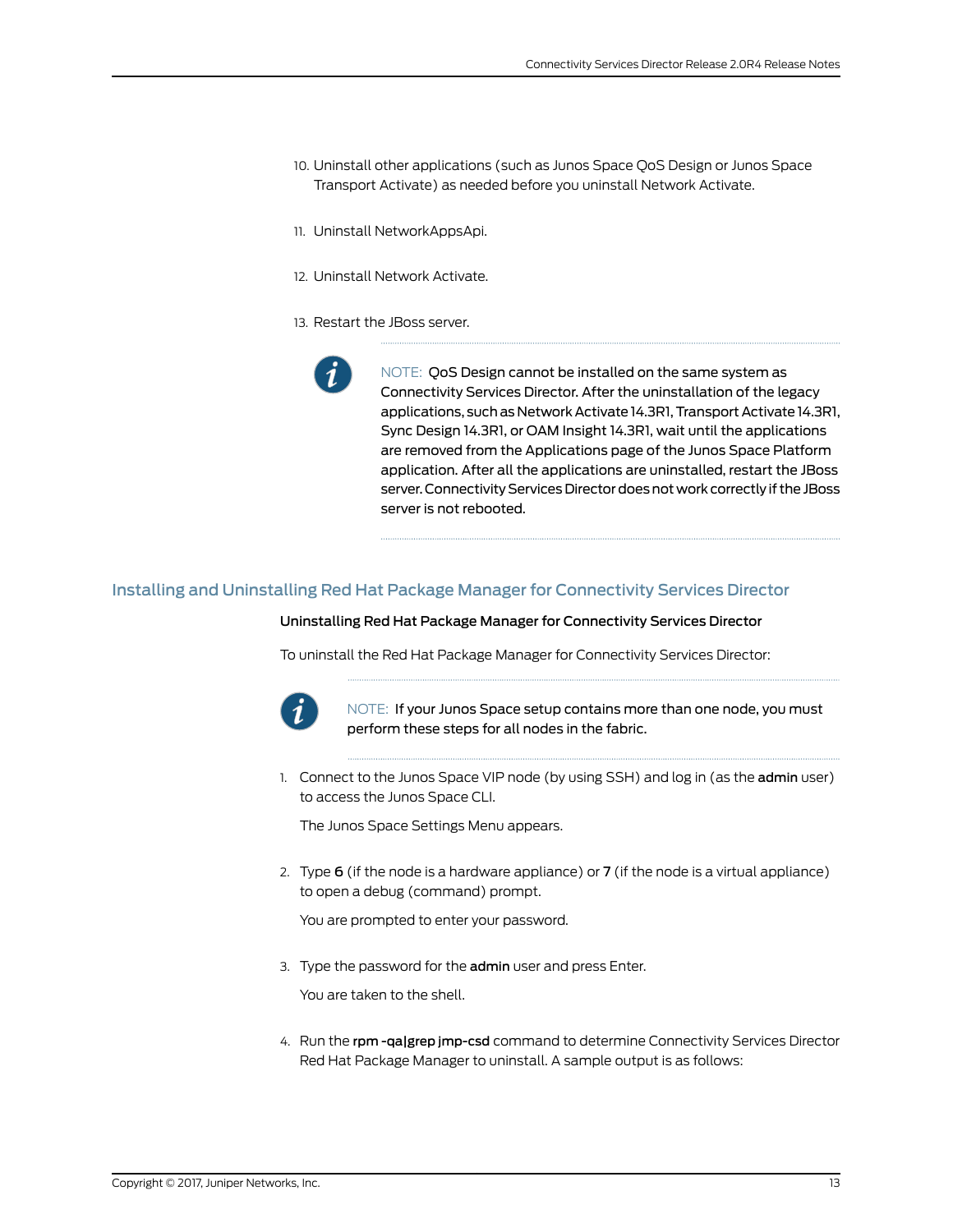[root@host ~]# rpm -qa|grep jmp-csd jmp-csd-1.0-367423

- 5. Run the rpm -e --nodeps *rpm-name* command to uninstall the Red Hat Package Manager, where *rpm-name* is the name of the Red Hat Package Manager obtained in the preceding step.
- 6. Run the rpm-qalgrep jmp-csd command to confirm that the Red Hat Package Manager was uninstalled successfully. The command produces no output if the Red Hat Package Manager was uninstalled successfully.
- 7. Exit the shell and log out of the Junos Space VIP node.

#### Installing Red Hat Package Manager for Connectivity Services Director

To install Red Hat Package Manager for Connectivity Services Director:



NOTE: If your Junos Space setup contains more than one node, you must perform these steps for all nodes in the fabric.

1. Log in to the Junos Space CLI on the VIP node and access the shell.

### 2. Run the /usr/bin/extract\_image.sh -i

/var/cache/jboss/jmp/Connectivity-Services-Director.1.0R2.6/Connectivity-Services-Director.1.0R2.6.img -s /etc/pki/jmp-softwareManager/certs/JunosSpaceSoftwareCA\_v1.pem -t /etc/pki/jmp-softwareManager/certs/JunosSpaceTrusted\_CAs.pem -d /home/admin/ command to extract the Connectivity Services Director Red Hat Package Manager that you previously uninstalled from the Connectivity Services Director software image.

The Red Hat Package Manager is extracted to the /home/admin/Connectivity-Services-Director.1.0R2.6 directory.

3. Run the rpm -ivh --force jmp-csd-1.0-367423.x86\_64.rpm command to install the Connectivity Services Director Red Hat Package Manager. A sample output follows.

```
[root@host ~]# rpm -ivh --force imp-csd-1.0-367423.x86_64.rpm
      Preparing... ###########################################
 [100%]
        1:jmp-csd ########################################### 
[100%]
    File exists so just check for the strings modprobe ip_conntrack_ftp
present
     modprobe ip_conntrack_tftp present
     File exists so just check for the strings
     string present - so just replace the value
```
4. Exit the shell and log out of the Junos Space VIP node.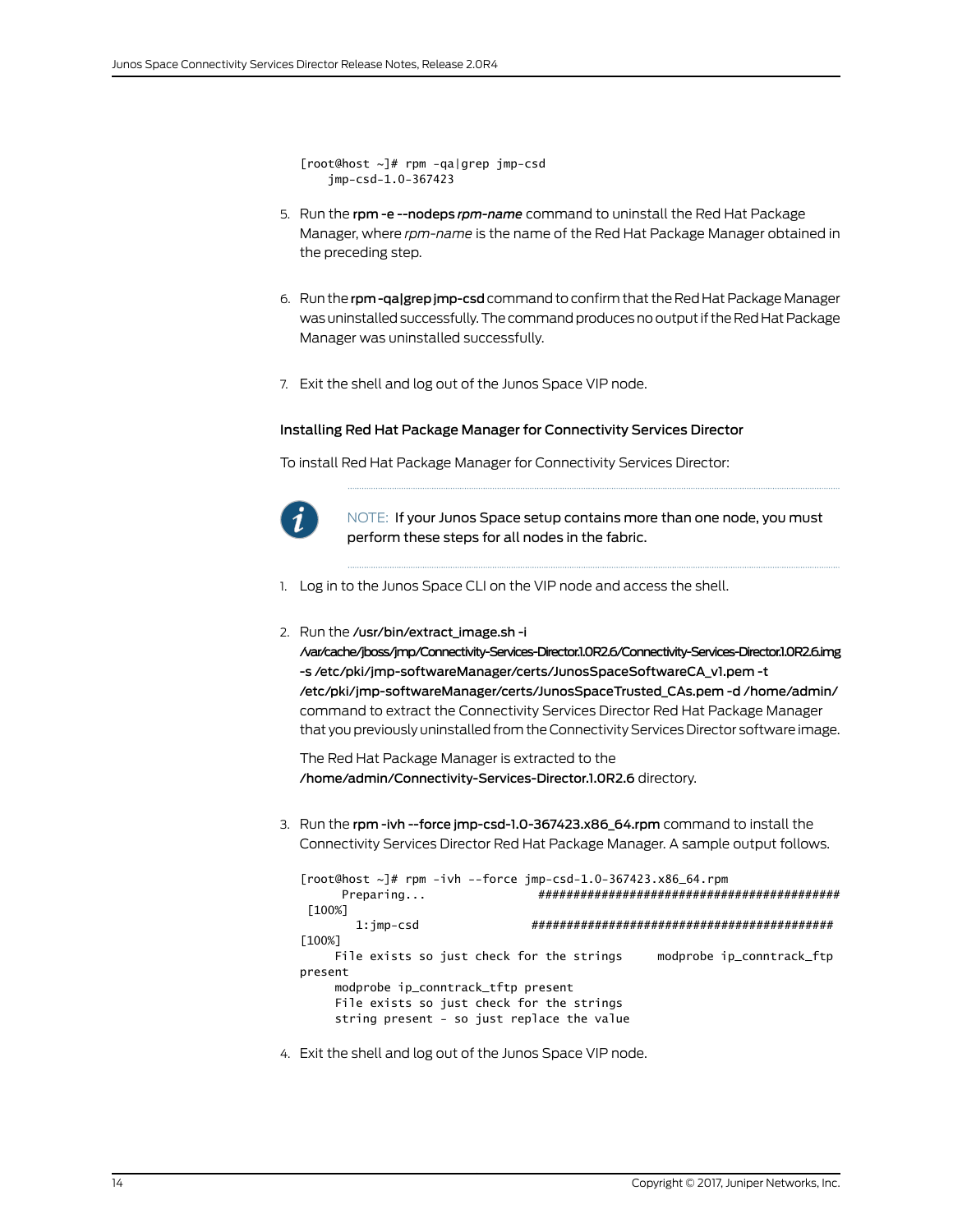# <span id="page-14-0"></span>Installing and Uninstalling Red Hat Package Manager for Services Activation Director

#### Uninstalling Red Hat Package Manager for Services Activation Director

To uninstall the Red Hat Package Manager for Services Activation Director:



NOTE: If your Junos Space setup contains more than one node, you must perform these steps for all nodes in the fabric.

1. Connect to the Junos Space VIP node (by using SSH) and log in (as the admin user) to access the Junos Space CLI.

The Junos Space Settings Menu appears.

2. Type  $6$  (if the node is a hardware appliance) or  $7$  (if the node is a virtual appliance) to open a debug (command) prompt.

You are prompted to enter your password.

3. Type the password for the admin user and press Enter.

You are taken to the shell.

4. Run the rpm -qa | grep jmp-provisioning command to determine which Network Activate Red Hat Package Manager to uninstall. A sample output is as follows:

[root@host  $\sim$ ]# rpm -qa | grep jmp-provisioning jmp-provisioning-14.3-167423

- 5. Runthe rpm-e-nodeps rpm-name command to uninstall the Red Hat Package Manager, where *rpm-name* is the name of the Red Hat Package Manager obtained in the preceding step.
- 6. Run the rpm-qa | grep jmp-provisioning command to confirm that the Network Activate Red Hat Package Manager was uninstalled successfully. The command produces no output if the Red Hat Package Manager was uninstalled successfully.
- 7. Run the rpm qa | grep jmp-timing command to determine which Sync Design Red Hat Package Manager to uninstall. A sample output is as follows:

 $[root@host ~]$ # rpm -qa | qrep jmp-timing jmp-timing-14.3-167423

8. Run the rpm-e-nodeps rpm-name command to uninstall the Red Hat Package Manager, where *rpm-name* is the name of the Red Hat Package Manager obtained in the preceding step.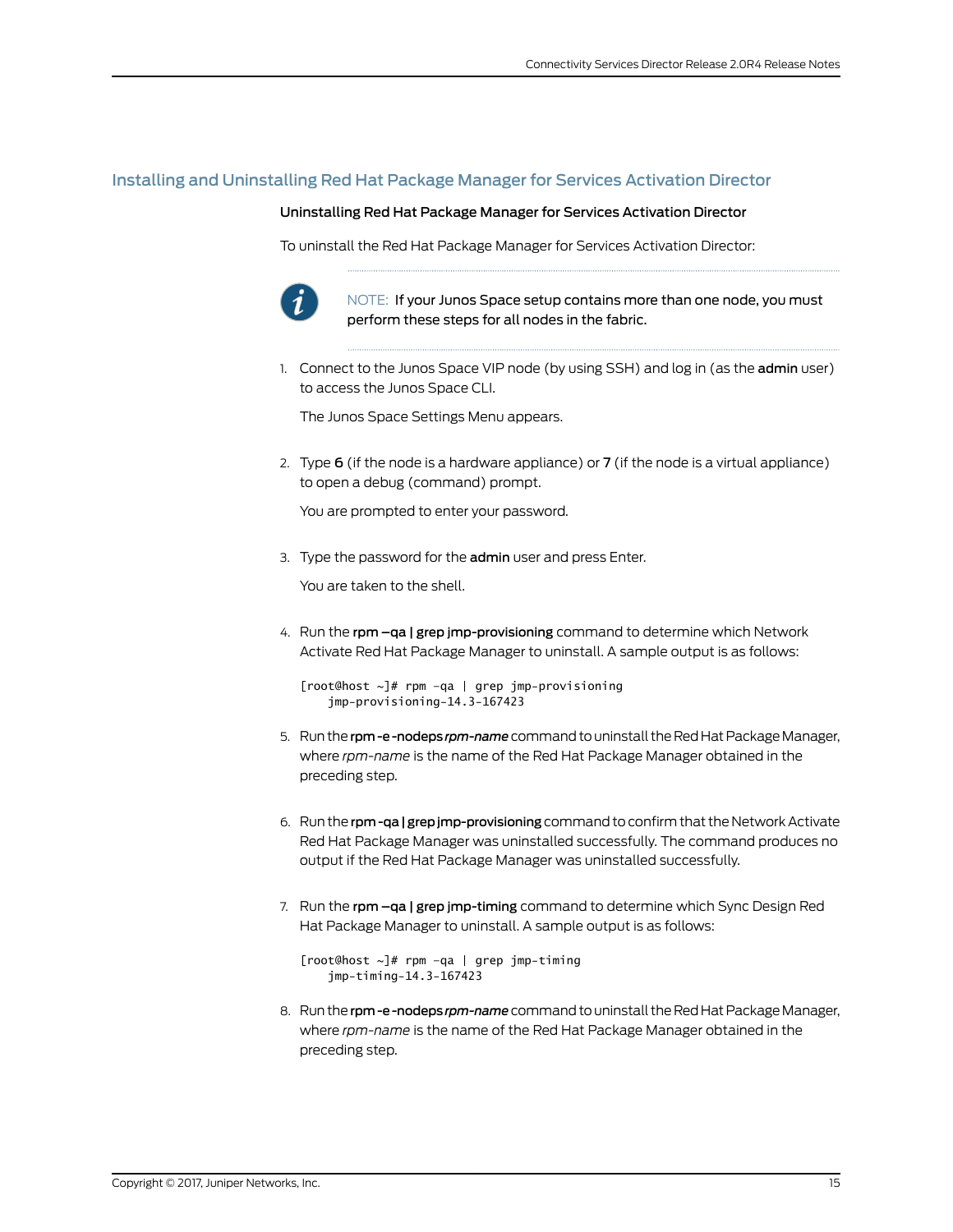- 9. Run the rpm -qa | grep jmp-timing command to confirm that the Sync Design Red Hat Package Manager was uninstalled successfully. The command produces no output if the Red Hat Package Manager was uninstalled successfully.
- 10. Run the rpm -qa | grep jmp-oam command to determine which OAM Insight Red Hat Package Manager to uninstall. A sample output is as follows:

```
[root@host ~]# rpm –qa | grep jmp-oam
    jmp-oam-14.3-167423
```
- 11. Run the rpm-e-nodeps *rpm-name* command to uninstall the Red Hat Package Manager, where *rpm-name* is the name of the Red Hat Package Manager obtained in the preceding step.
- 12. Run the rpm -qa | grep jmp-oam command to confirm that the OAM Insight Red Hat Package Manager was uninstalled successfully. The command produces no output if the Red Hat Package Manager was uninstalled successfully.
- 13. Exit the shell and log out of the Junos Space VIP node.

#### Installing Red Hat Package Manager for Services Activation Director

To install Red Hat Package Manager for Services Activation Director:



NOTE: If your Junos Space setup contains more than one node, you must perform these steps for all nodes in the fabric.

- 1. Log in to the Junos Space CLI on the VIP node and access the shell.
- 2. Run the /usr/bin/extract\_image.sh -i

/var/cache/jboss/jmp/Network-Activate.*\$appVersion*/Network-Activate.*\$appVersion*.img -s /etc/pki/jmp-softwareManager/certs/JunosSpaceSoftwareCA\_v1.pem -t /etc/pki/jmp-softwareManager/certs/JunosSpaceTrusted\_CAs.pem -d /home/admin/ command to extract Network Activate Red Hat Package Manager that you previously uninstalled from the Network Activate software image.

The Red Hat Package Manager is extracted to the /home/admin/Network-Activate.*\$appVersion* directory.



NOTE: Before you execute the command, you must specify the release version for *\$appVersion*, for example, Network-Activate.14.3R3.1.img.

3. In the /home/admin/*Network-Activate.\$appVersion* directory, run the rpm -ivh -force jmp-provisioning\* command to install the Network Activate Red Hat Package Manager. A sample output follows.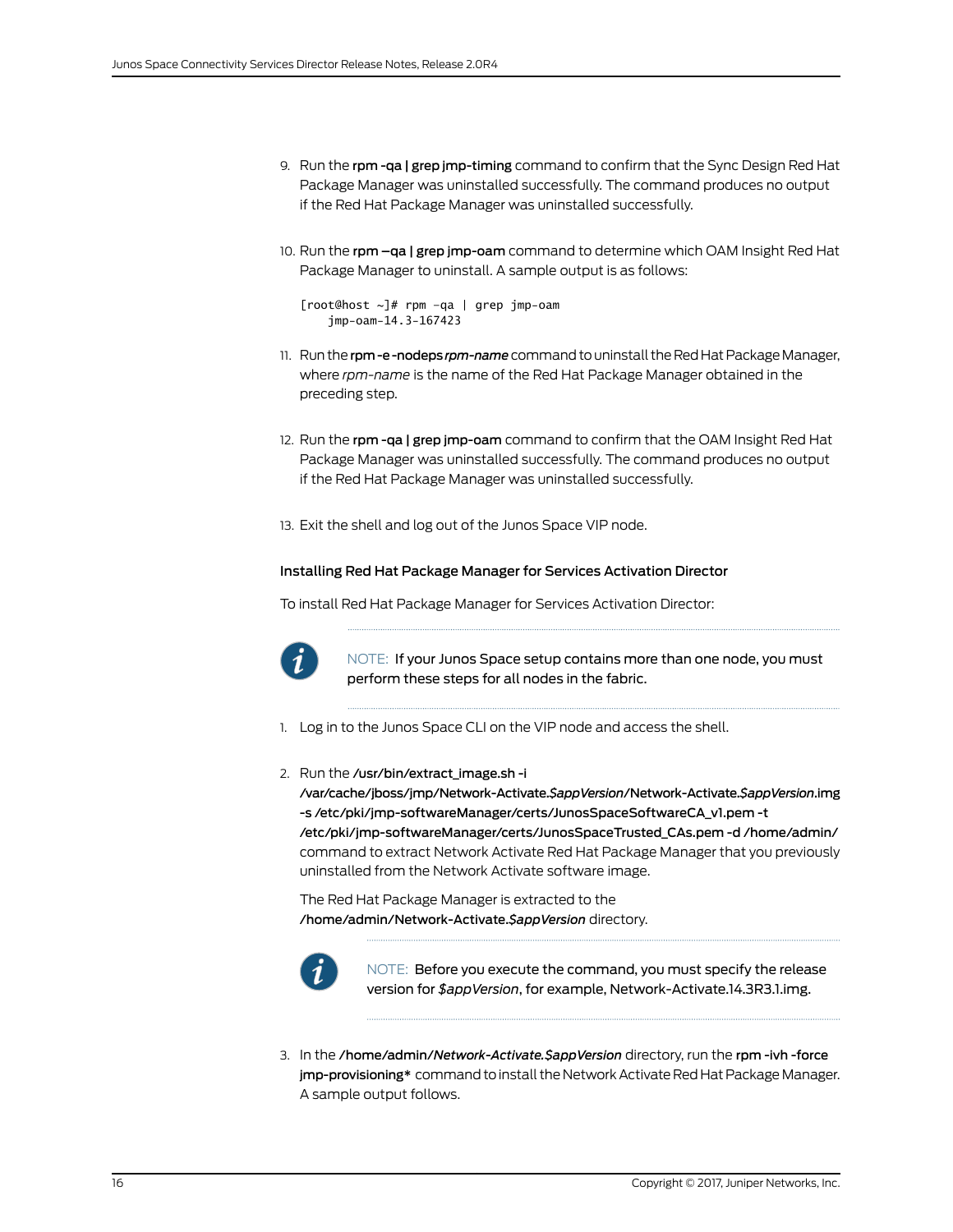```
[root@host ~]# rpm -ivh -force jmp-provisioning*
       Preparing... ###########################################
 [100%]
       1:jmp-provisioning ########################################### [100%]
      File exists so just check for the strings modprobe ip_conntrack_ftp
 present
     modprobe ip_conntrack_tftp present
     File exists so just check for the strings
     string present - so just replace the value
```
4. Run the /usr/bin/extract\_image.sh -i

/var/cache/jboss/jmp/OAMInsight.*\$appVersion*/OAMInsight.*\$appVersion*.img -s /etc/pki/jmp-softwareManager/certs/JunosSpaceSoftwareCA\_v1.pem -t /etc/pki/jmp-softwareManager/certs/JunosSpaceTrusted\_CAs.pem -d /home/admin/ command to extract OAM Insight Red Hat Package Manager that you previously uninstalled from OAM Insight software image.

The Red Hat Package Manager is extracted to the /home/admin/OAMInsight.*\$appVersion* directory.



NOTE: Before you execute the command, you must specify the release version for *\$appVersion*, for example, OAMInsight.14.3R3.1.img.

5. Run the rpm -ivh -force jmp-oam\* command to install the OAM Insight Red Hat Package Manager. A sample output follows.

| $[root@host ~]$ # rpm -ivh -force $jmp-oam*$ |                                           |
|----------------------------------------------|-------------------------------------------|
| Preparing                                    |                                           |
| [100%]                                       |                                           |
| $1:imp-oam$                                  | <i>++++++++++++++++++++++++++++++++++</i> |
| [100%]                                       |                                           |
| File exists so just check for the strings    | modprobe ip_conntrack_ftp                 |
| present                                      |                                           |
| modprobe ip_conntrack_tftp present           |                                           |
| File exists so just check for the strings    |                                           |
| string present - so just replace the value   |                                           |
|                                              |                                           |

6. Run the /usr/bin/extract\_image.sh -i

/var/cache/jboss/jmp/SyncDesign.*\$appVersion*/SyncDesign.*\$appVersion*.img -s /etc/pki/jmp-softwareManager/certs/JunosSpaceSoftwareCA\_v1.pem -t /etc/pki/jmp-softwareManager/certs/JunosSpaceTrusted\_CAs.pem -d /home/admin/ command to extract Sync Design Red Hat Package Manager that you previously uninstalled from Sync Design software image.

The Red Hat Package Manager is extracted to the /home/admin/SyncDesign.*\$appVersion* directory.



NOTE: Before you execute the command, you must specify the release version for *\$appVersion*, for example, SyncDesign.14.3R3.1.img.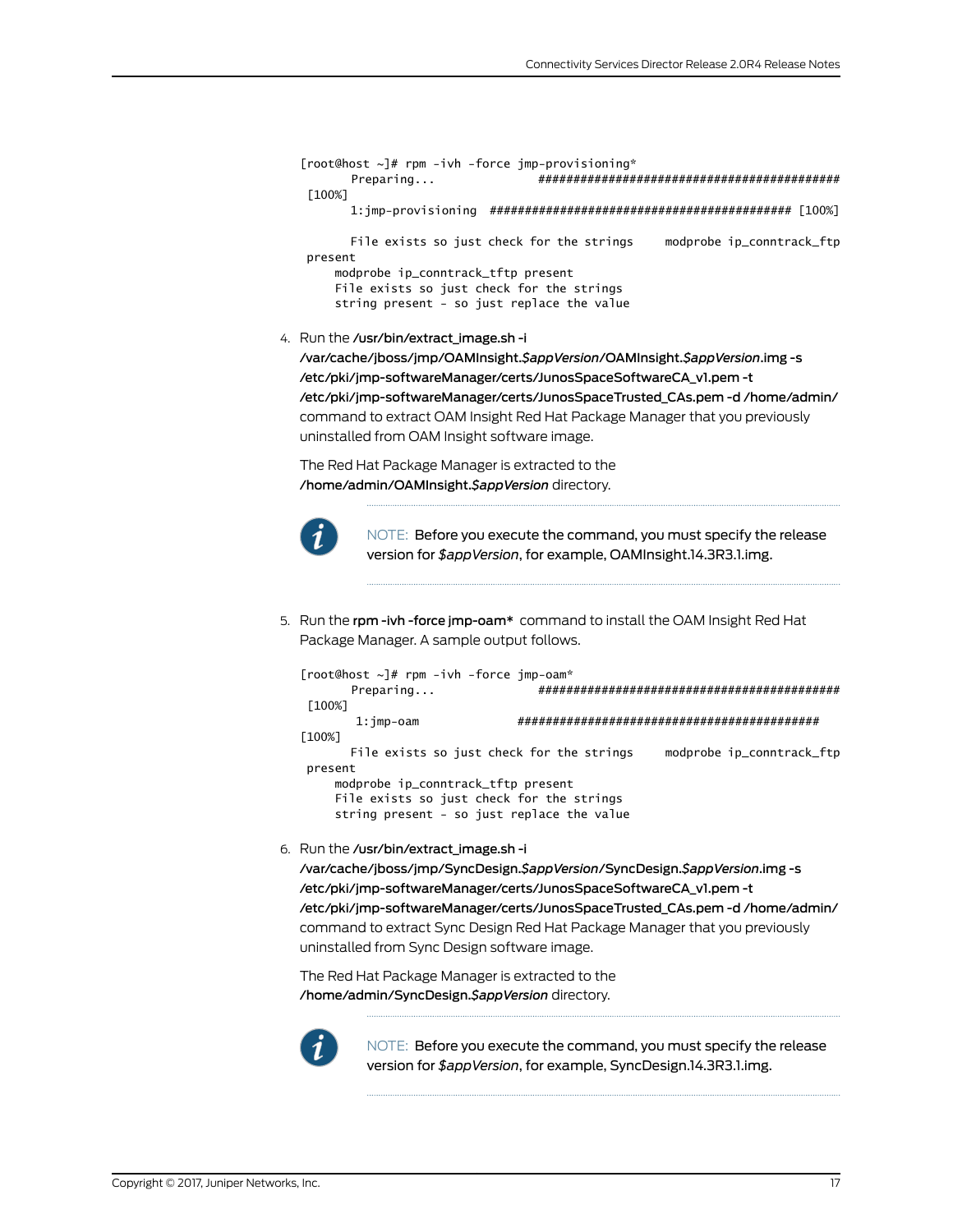7. Run the rpm -ivh -force jmp-timing\* command to install the Sync Design Red Hat Package Manager. A sample output follows.

```
[root@host ~]# rpm -ivh -force jmp-timing*
       Preparing... ###########################################
 [100%]
       1:jmp-timing ########################################### 
[100%]
      File exists so just check for the strings modprobe ip_conntrack_ftp
 present
     modprobe ip_conntrack_tftp present
     File exists so just check for the strings
     string present - so just replace the value
```
8. Exit the shell and log out of the Junos Space VIP node.

### <span id="page-17-0"></span>Installing Junos Space Platform Hot Patch Release 15.2R2 v11

To install Junos Space Platform hot patch release 15.2R2 v11:

- 1. Download the 15.2R2-hotpatch-v11.tgz patch to your local computer from the <https://www.juniper.net/support/downloads/?p=space#sw> location.
- 2. Log in to the Junos Space active VIP node as the admin user.
- 3. Transfer the patch to the Junos Space node by using Secure Copy Protocol (SCP). Save the file in a temporary location, such as /tmp/patch or /home/admin.
- 4. Navigate to the location on the node where you stored the patch.
- 5. Extract the patch by using the following command:

tar zxf 15.2R2-hotpatch-v11.tgz

6. Change to the extracted patch directory.

cd 15.2R2-hotpatch-v11

7. Type the following command and press Enter to install the patch:

sh patchme.sh

8. You are prompted to enter your password. Enter your CLI password.

The JBoss server is rebooted automatically.

### <span id="page-17-1"></span>Accessing the Services Activation Director GUI

In Connectivity Services Director Release 2.0R4, you can also access the Services Activation Director GUI to launch workspaces to configure functionalities. You must install Junos Space Platform before trying to access the Services Activation Director GUI.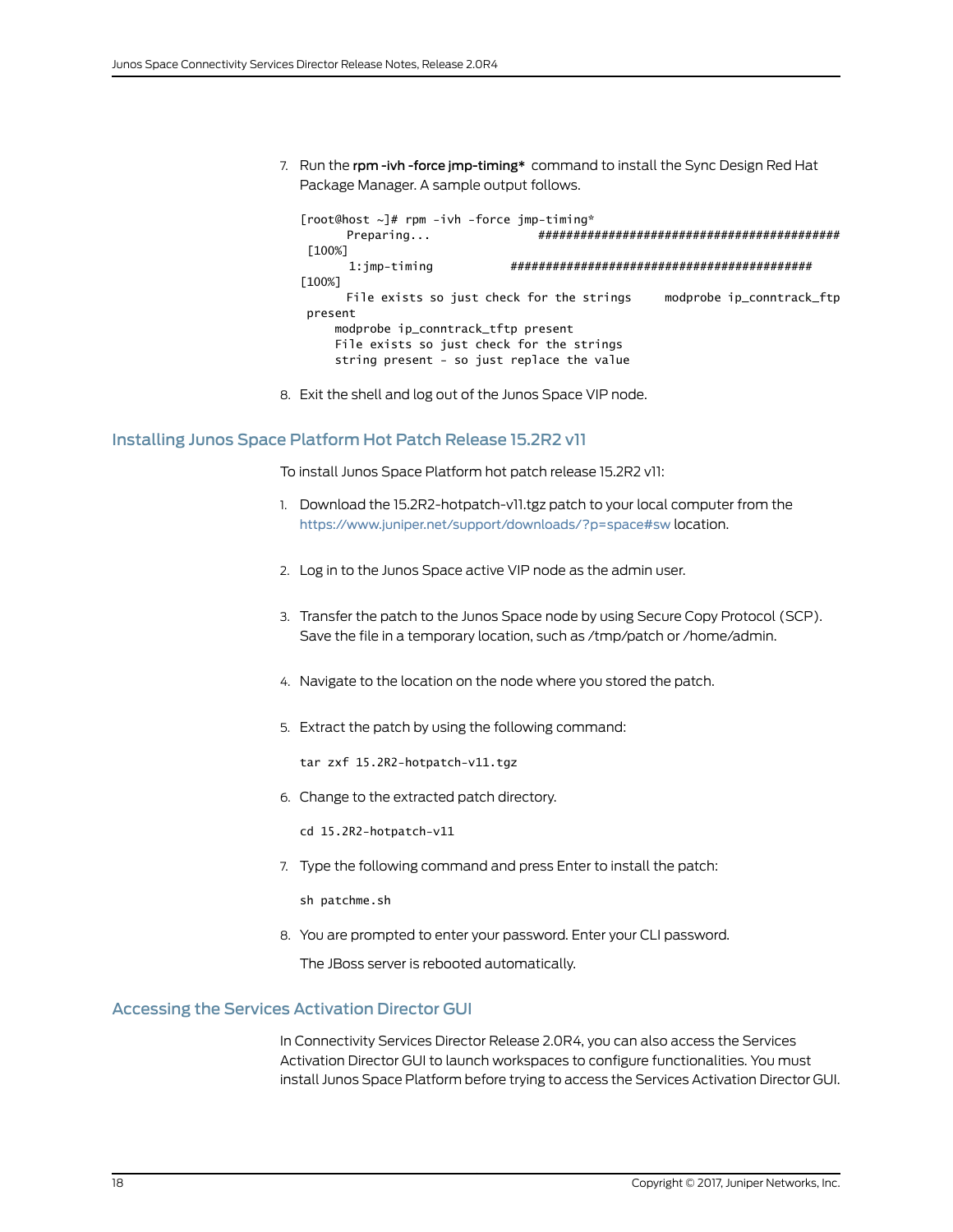To access the Services Activation Director GUI:

- 1. Install Connectivity Services Director using the Junos Space Platform GUI. The JBoss server restarts automatically after the installation.
- 2. Close your browser window and open a new browser window.
- 3. Log in to Junos Space by using the following URL:

https://*<n.n.n.n>*/mainui

where *n.n.n.n* is the IP address of the Junos Space Platform GUI.

The Junos Space login page appears.

4. Enter your username and password and click Log In.

The Junos Space Platform GUI is displayed.

5. Select Services Activation Director from the Applications list on the left pane of the Junos Space Platform GUI.

The Services Activation Director GUI is launched.



NOTE: If you select Connectivity Services Director from the Applications list on the left pane of the Junos Space Platform GUI, the Connectivity Services Director GUI is launched.

Alternatively, in the Address field of your browser, enter the following URL:

https://*<n.n.n.n>*/csd/

where *n.n.n.n* is the IP address of the Junos Space GUI. You can bookmark the login page for future use.

#### <span id="page-18-0"></span>Junos Space DMI Schema Requirements for Junos Space Connectivity Services Director

Inmost installations, Junos Space automaticallymatches DMI schemas todevice families. But there might be situations where your network uses a device for which Junos Space does not have the latest or supported schema available. In such situations, you must obtain and upload the requisite schema and set it as the default DMI schema for each device family. For the different devices, you can set a default DMI schema for each device family to enable Junos Space to apply an appropriate schema to a device family.

We recommend that you use the JUNOS 14.2R2.8 schema for Connectivity Services Director Release 2.0R4.



NOTE: See Setting a Default DMI [Schema](http://www.juniper.net/techpubs/en_US/junos-space15.1/platform/topics/task/configuration/junos-space-network-application-platform-schema-default-setting.html) for detailed steps to set a default schema.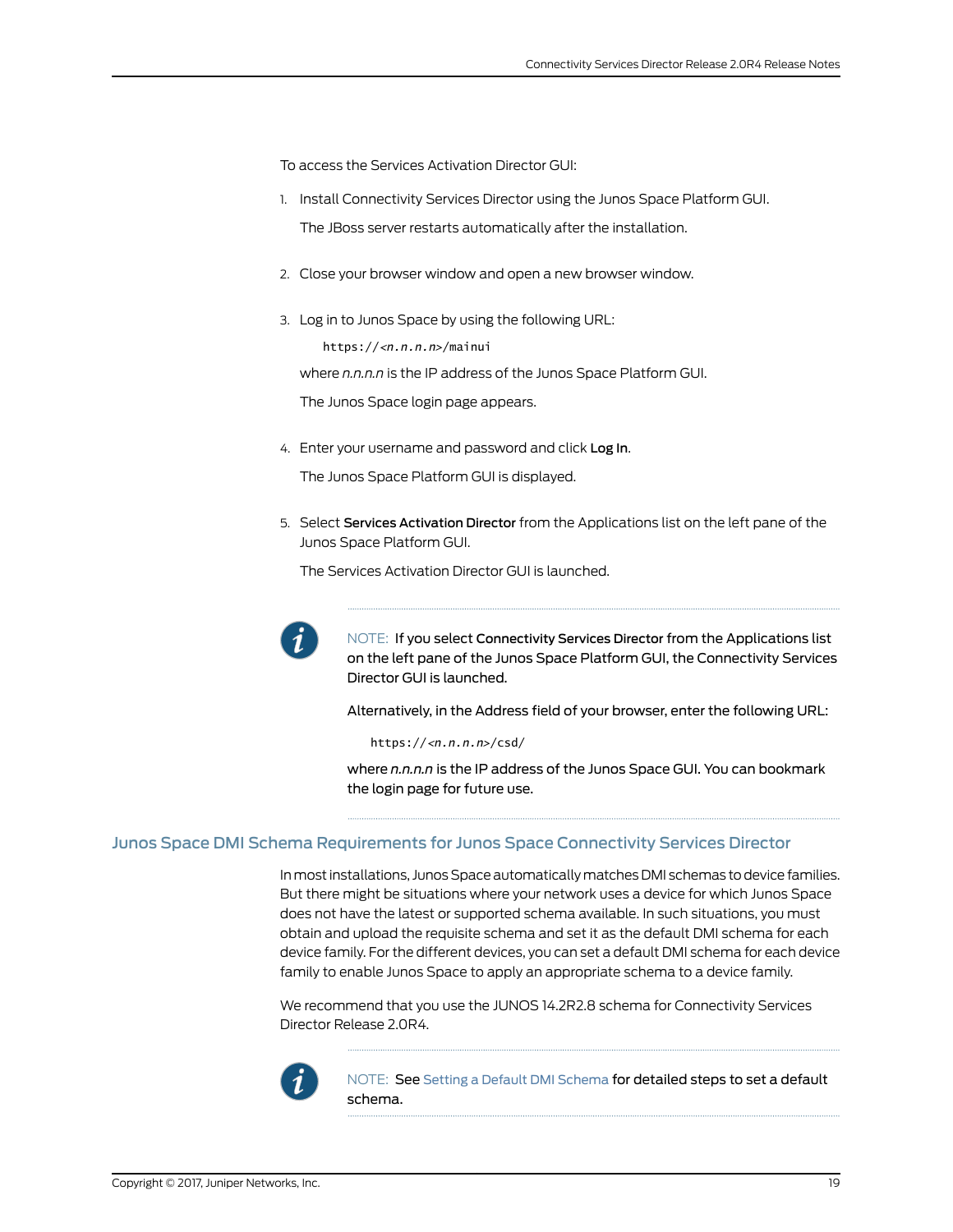# <span id="page-19-0"></span>Operational Notes

The following are the operational notes for Connectivity Services Director:

- The minimum supported screen resolution is 1280 x 1024. If your screen resolution is less than the supported resolution, the Connectivity Services Director UI might not be displayed properly. For example, icons might not be displayed on the Connectivity Services Director banner, pages might appear truncated, or scroll bars might not work correctly.
- The supported Web browsers are Google Chrome 17 and later, Mozilla Firefox 14.0 and later, and Microsoft Internet Explorer 9.0, 10.0, and 11.0.
- If you have been logged in to Connectivity Services Director for a long period of time, the connection to the server might time out. Monitoring pages might go blank or you might not be able to access tasks. To resolve this, log out of Connectivity Services Director and then log in again.
- If you receive a Java exception error message when you perform an operation, retry the operation. The error condition is usually temporary and harmless.
- Only user accounts with administrator (admin) privileges can use the Connectivity Services Director API.
- For Connectivity Services Director to be able to discover and manage devices, the following protocol ports must be open between the Junos Space Platform server and the devices:
	- Port 22 for SSH connections. If you have changed the SSH port to a port other than port 22 on your Junos Space Platform, you must change the SSH ports on your managed devices to the port that the Junos Space Platform is using.
	- Port 10162 for device-level SNMP traps. Connectivity Services Director receives traps from managed devices on this port. (After you install Connectivity Services Director, use Connectivity Services Director to configure SNMP on your devices to send traps to Connectivity Services Director on this port.)
	- Port 162 for service-level SNMP traps. Connectivity Services Director uses OpenNMS for SNMP trap collection and correlation.
	- Port 21 (TCP) and port 69 (UDP) for uploading the software image and configuration file to the FTP server.
- When a switchover from the active Junos Space server to the standby server occurs in a clustered Junos Space appliance environment, cleared alarms are not notified to the Junos Space server, although OpenNMS receives the clear-alarm notification. To work around this problem, you must manually clear the appropriate alarm from the Alarm Detail monitorin Fault mode of Service view of the Connectivity Services Director GUI.
- Sometimes, it is observed that the View Pending Configuration REST API call fails due to a timeout. To prevent this problem, the timeout has been increased to one minute from the default value of 30 seconds.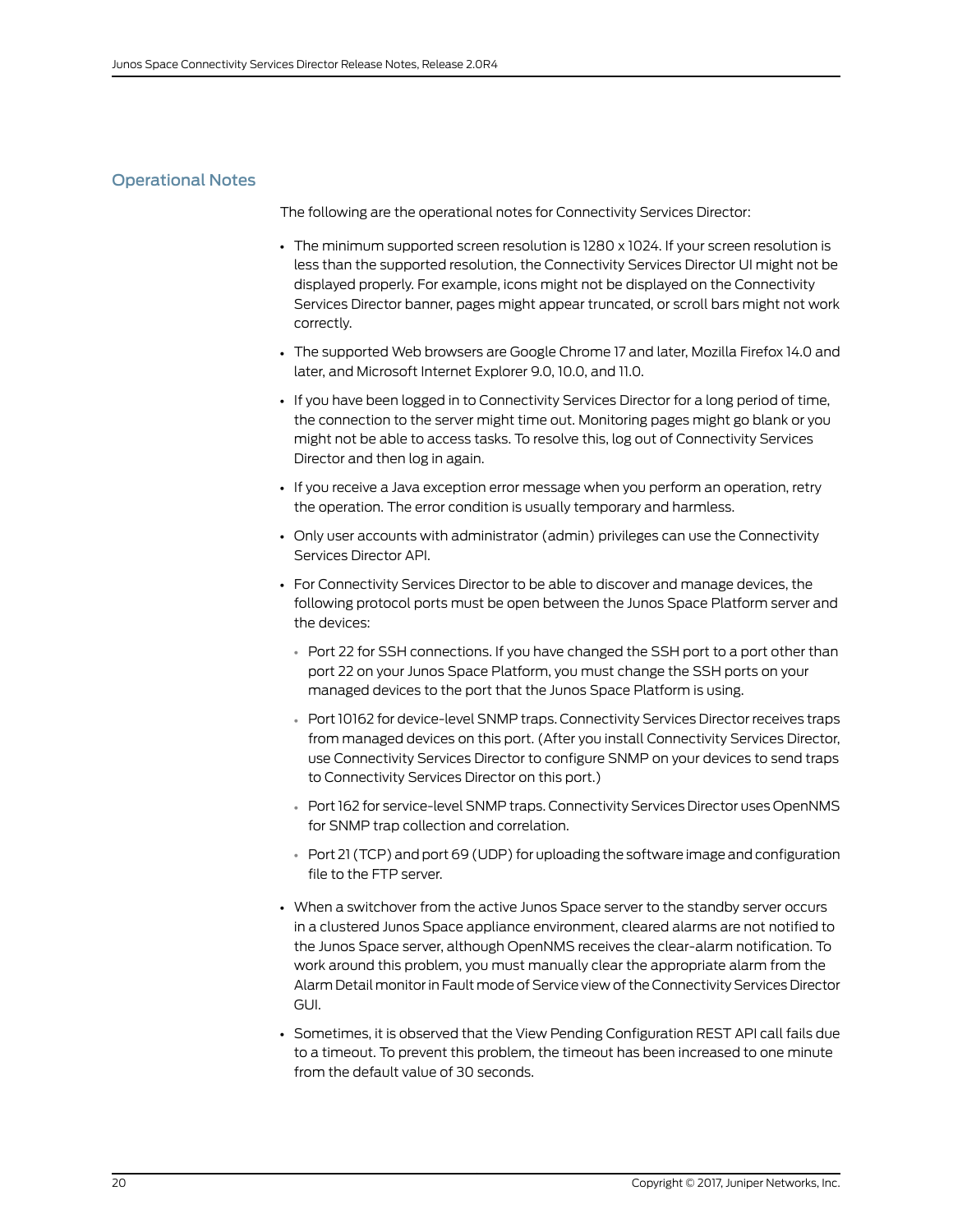- If OpenNMS is restarted, the OpenNMS service loses all the data in its cache repository and the multisite alarm status calculation goes wrong. In such a scenario, you must manually analyze the network and take corrective actions, as necessary, on the alarms.
- When you add or delete a Fault Monitoring and Performance Monitoring (FMPM) node to a Junos Space cluster, the following message is displayed:

Adding/Deleting FMPM specialized node involves optimization and readjustment of memory used for various software components. Space servers must be rebooted in order to operate under this new setting

You must restart all the Junos Space nodes in such a scenario.

- After a device is prestaged in Connectivity Services Director, the prestaging job is not initiated on the same device again. When a device notification is received by the application, Connectivity Services Director synchronizes the prestaging database on the user-to-network interfaces (UNI). If a mismatch is detected in the UNI status of the interface in the Connectivity Services Director database and the UNI status of the interface on the device (caused by the application being down or network accessibility problems), the synchronization of the UNI interface might not occur. In such a case, the synchronization operation occurs when a configuration-commit on the device is performed the next time. To manually resolve this discrepancy in the UNI status of the interface, you can unassign the UNI role of the interface, which causes prestaging to perform a synchronization.
- In a scaled environment, you can disable the monitoring functionality, which causes the Connectivity Services Director application to poll the specified devices and retrieve details to be displayed in the widgets in Monitor mode of Service view. You might require the monitoring functionality to be disabled to prevent the slowness in loading the GUI pages. To disable the monitoring mechanism, you can run a script on the Junos Space Appliance. You must stage the script on the device with administrative and execute permissions for the script file before executing the script.

To enable or disable monitoring, enter the following command at the shell prompt (To run shell commands, from the Junos Space Appliance Settings menu, enter 7 at the prompt):

EnableDisableCollector.sh <*db\_user\_name*> <*db\_password*> <*collectorName*> <enable/disable>

#### where:

- *db\_user\_name* is the username of the user for the Connectivity Services Director database.
- *db* password is the password of the user for the database.
- *collectorName* is the name of the collector for which you want to enable or disable retrieval of statistics. You can enter one of the following collector names:
	- ProvisioningMonitorInterfaceStatusCollector—Defines the polling interval for monitoring the interface status
	- ProvisioningMonitorInterfaceStatsCollector—Defines the polling interval for monitoring the interface statistics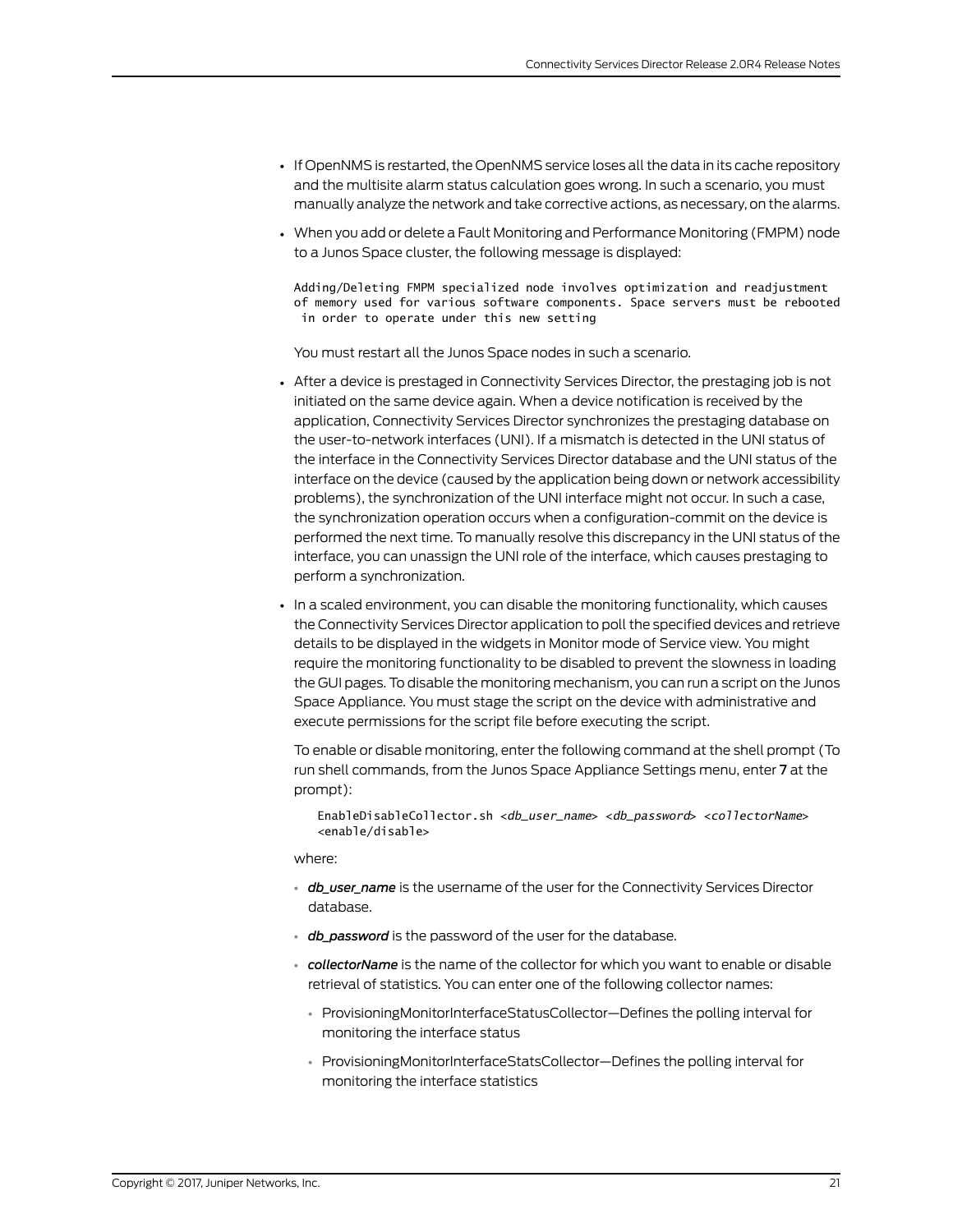- ProvisioningMonitorServiceStatusCollector—Defines the polling interval for monitoring the service status
- ProvisioningMonitorLDPStatsCollector-Defines the polling interval for monitoring the LDP statistics
- ProvisioningMonitorY1731PMCollector—Defines the polling interval for monitoring the performance management or Y.1731 statistics
- ProvisioningMonitorLSPStatsCollector-Defines the polling interval for monitoring the LSP statistics
- EquipmentMonitorDeviceStatusCollector—Defines the polling interval for monitoring the status of a device

The *collectorName* parameter is optional. If you do not specify a collector name, monitoring is enabled or disabled for all the collectors. If you enter an incorrect collector name, the list of collector names is displayed and you are prompted to select from the list.

- enable is the keyword to enable the monitoring functionality and collection of statistics.
- disable is the keyword to disable the monitoring functionality and collection of statistics.

We recommend that you use the script to disable the monitoring functionality only with the assistance of a Juniper Technical Assistance Center (JTAC) representative.

- Although SRX Series Services Gateways are not displayed in the Device view of Connectivity Services Director, if the configuration of such devices matches the prestaging rules, SRX Series devices are prestaged and displayed as network-provider edge (N-PE) devices in the Prestage Devices window.
- For Layer 3 VPN services, data plane validation is not performed when you run functional audit for a service that does not contain the vrf-table-label attribute, which maps the inner label of a packet to a specific VRF instance. The Functional Audit Results window displays a message about the vrf-table-label configuration attribute not enabled in the service in such a scenario.

# <span id="page-21-0"></span>Known Limitations

This section lists the known limitations in Connectivity Services Director:

- Connectivity Services Director supports role-based access control (RBAC) only at the task category level. There is no support for object-level or task-level access control.
- If an interface or the logical unit of an interface is deactivated, the configuration audit operation fails and a message about a mismatch between the interface configuration on the device and the interface configuration in the Connectivity Services Director database is displayed under the Show Results tab of the Configuration Audit dialog box. However, configuration audit is successful if you deactivate the interface at the [edit interfaces *interface-name* unit *logical-unit-number* family vpls] hierarchy level of the CLI configuration.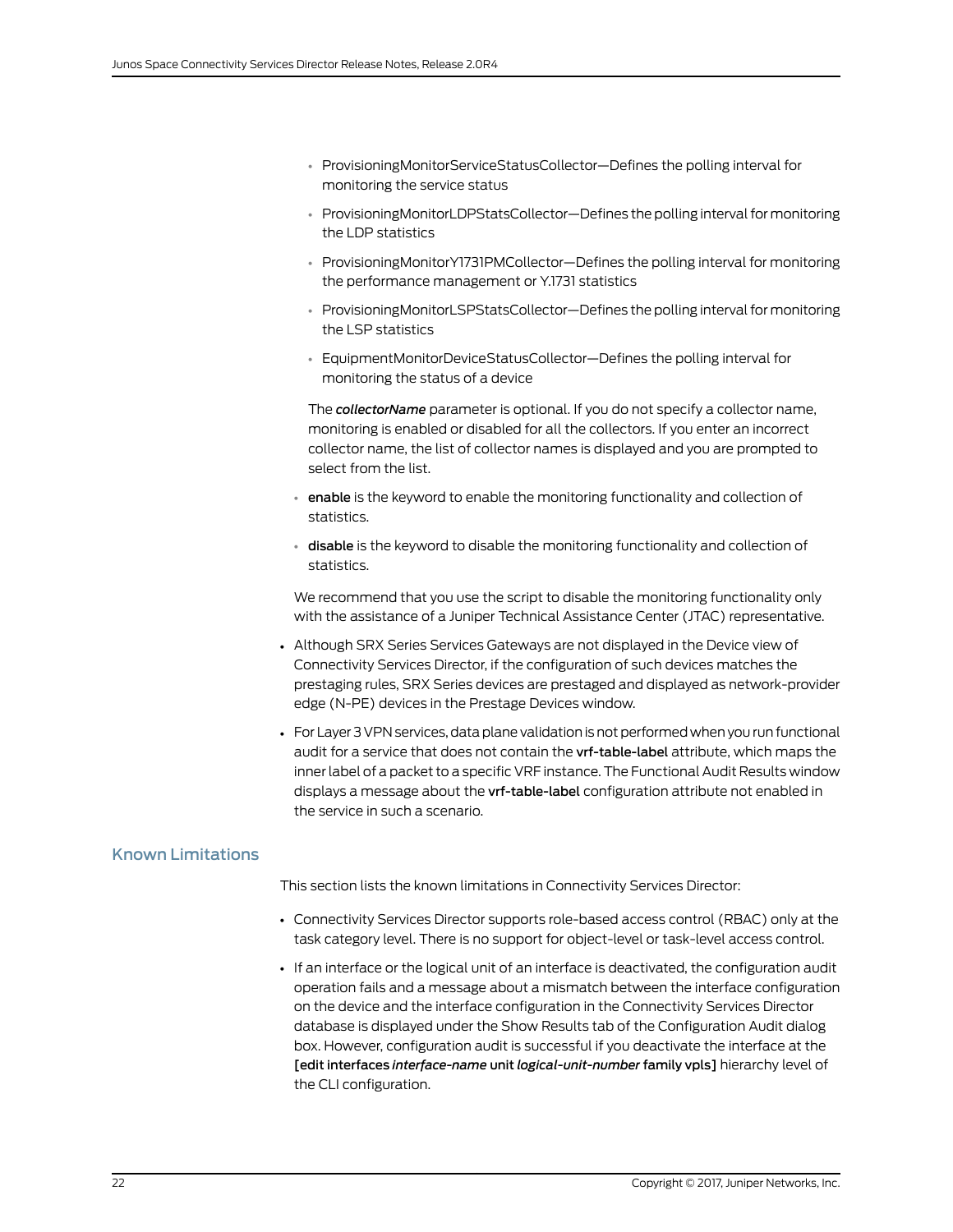When you disable an interface from the CLI, a new tag, <disable>, is added to the configuration on the device. When you perform a configuration audit, Connectivity Services Director sends the list of XPath attributes to be verified in the XML configuration present on the device before the configuration changes are propagated to the device. Because the <disable> attribute is not one of the tags that are sent to the device, the Connectivity Services Director application cannot determine whether the tag has been added to the XML configuration. As a result, a configuration audit is successful in such a scenario.

- When you edit a service order, the auto-pick option that you enabled during the creation of the service order that is associated with a service definition is not preserved. Also, the parameters for which you enabled automatic selection by the system, such as Unit ID and Route Target, require you to enter values, and the Autopick check boxes do not remain selected.
- When you edit an existing service order by clicking the Edit button on the Manage Network Services or Manage Service Deployment pages in Deploy mode of the Service view on the Connectivity Services Director GUI, a fresh service order is created with the name you specified. Only the changed node details are stored in the new service order and the previous details are lost.

This is an expected behavior because only a subset of the configuration settings are required to be propagated to a device from Connectivity Services Director, whenever a service order is modified. As a result, an existing service order is not saved when you modify it; instead, a fresh service order is created. Also, a service order related to a failed or invalid modified service cannot be modified. You need to delete the failed or invalid service order and modify the service again.

- Sometimes, the validation of a point-to-point service order fails with an error message stating that a duplicate virtual circuit ID exists, even when you have selected the option to automatically assign a VC ID from the VC ID pool in the service order. This condition occurs because of a resource pool allocation failure—that is, when the same device is managed by more than one Junos Space Platform application. Consider a device that is added and discovered by two Junos Space Platform servers. Assume that on one server running Junos Space Platform, Connectivity Services Director is also installed. The resource pool management functionality on that server reserves resources for devices that are managed only by using that server. If a resource, such as an IP address pool, VLAN ID, or a route target is reserved by both the Junos Space Platform servers, the reservation on one server is not reflected in the other server. If the same resource is marked for use in a service by multiple Junos Space instances or servers that manage the same device, you must perform a service recovery operation. This operation recovers services that are present on devices that Junos Space is not managing. Auto-discovery of services is not supported; therefore, resources used by other Junos Space servers or modified on a managed device using the CLI are not reserved and displayed in the resource pool. The device configuration must be validated to check for duplicate resources before deploying or validating a service.
- When you launch the Chassis view of a device, device labels are missing from the Google Chrome browser. The interface numbers are not displayed beneath the ports and the device name is not shown in the front view of the chassis image. Also, when you click the Perspective button to view the three-dimensional, advanced view of the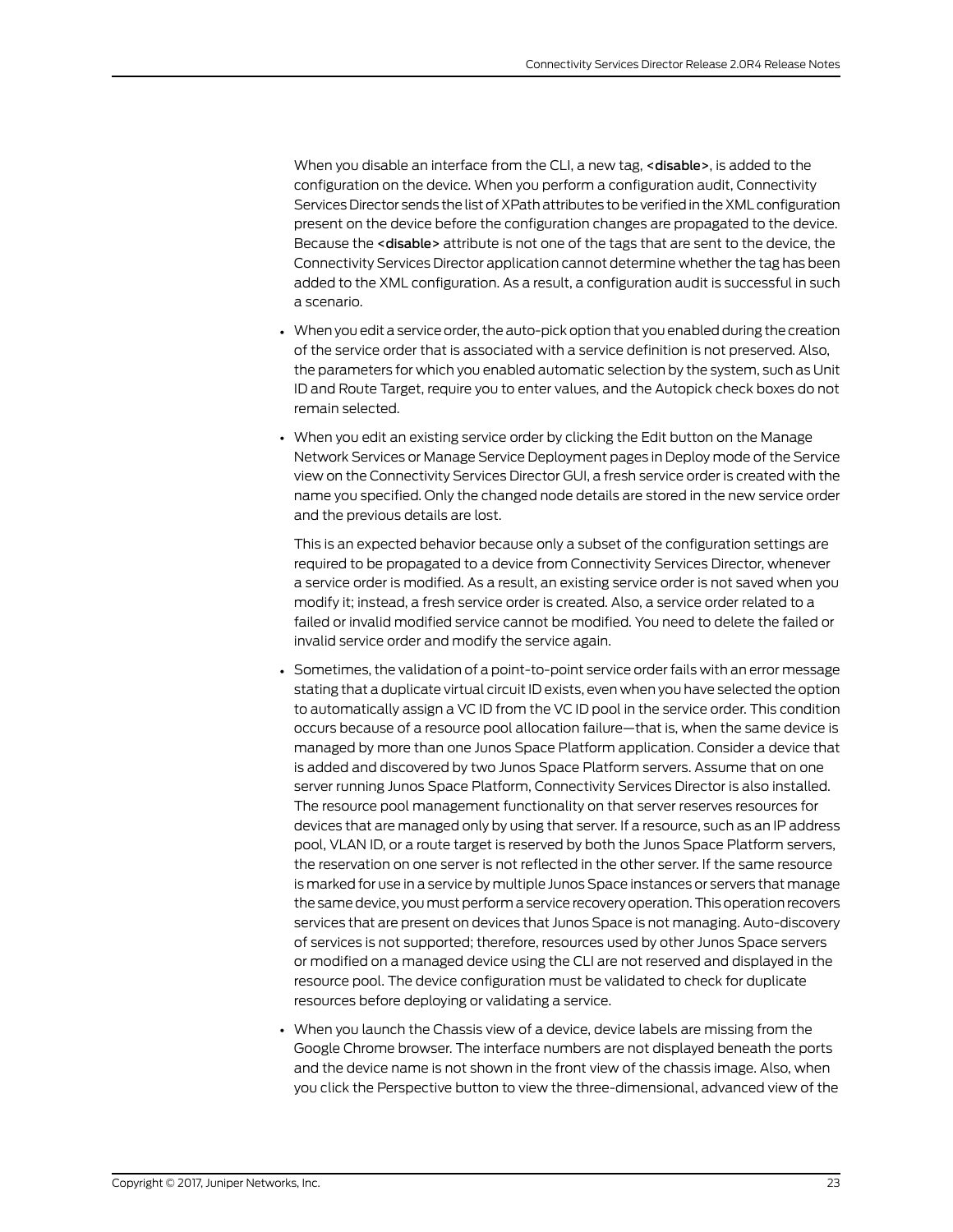chassis, the quality of the chassis image displayed is reduced slightly. This behavior with image quality is expected in the Google Chrome browser.

- In Monitor mode of the Service view, for the Service Monitoring Summary page, the Traffic Trend data is displayed without a unit of measurement (UOM), a tooltip, or an option to zoom in or zoom out.
- When you select the Service Traffic tab in Monitor mode for a specific point-to-point LDP resiliency service, the connection status between the source device and other devices is denoted as NA (not available) in the Service Traffic monitor if any of the following conditions occur:
	- The device does not have Layer 2 circuit data.
	- Remote procedure call (RPC) commands are failing.
	- The NETCONF connection fails to be established.

On the pseudowire graph in the Service Traffic monitor, a gray line is displayed for the NA state. After the next polling cycle, the monitoring mechanism of Connectivity Services Director marks the connections status as NA for all connections from the endpoints on which the Layer 2 circuit configuration is deleted.

The connection status value in the Service Traffic monitor is refreshed depending on the polling interval configured on the Monitoring tab of the Preferences page (which you can launch by clicking the down arrow beside the System button on the Connectivity Services Director banner and selecting Preferences).

- On the Service Monitoring Summary page that is displayed when you select a service from the Network Services > Connectivity > P2P Services tree, Network Services > Connectivity>L3VPN Services tree, or Network Services> Connectivity> VPLS Services tree in the Tasks pane, and select the Service Traffic tab in Monitor mode of Service view, the Traffic Trend (bps) column displays only the rate of egress traffic in the form of a line graph. The rate at which ingress packets are received is not displayed.
- When you attempt to validate or provision a service order, the "Service Order Deployed OK" pop-up message is displayed, regardless of the result of the action. This is an incorrect behavior. The same message is displayed even if the validation and provisioning attempts fail. A job ID with a link must be displayed that you can click to navigate to the Job Management page for the results.

The status of the service order that you validated or provisioned does not change from Scheduled to Validated or Deployed. When a subsequent action is triggered on the service order, a status change is reflected. After the service order is deployed, you are not taken back to the Services landing page in Deploy mode of the Service view.

• When a configuration audit is performed, the XPath attributes in the service configuration are used. Only the addition, modification, and deletion of the XPath attributes are detected, but the creation of a new attribute (child XPath ) on a device is ignored. This behavior is expected because Junos Space Platform audits only the settings in a user template. If the template has a container, Junos Space Platform audits only to determine whether the device is configured with this container. If you want to audit any container child, you need to add it into the template. This scenario is similar to an out-of-band configuration change on the device, which Junos Space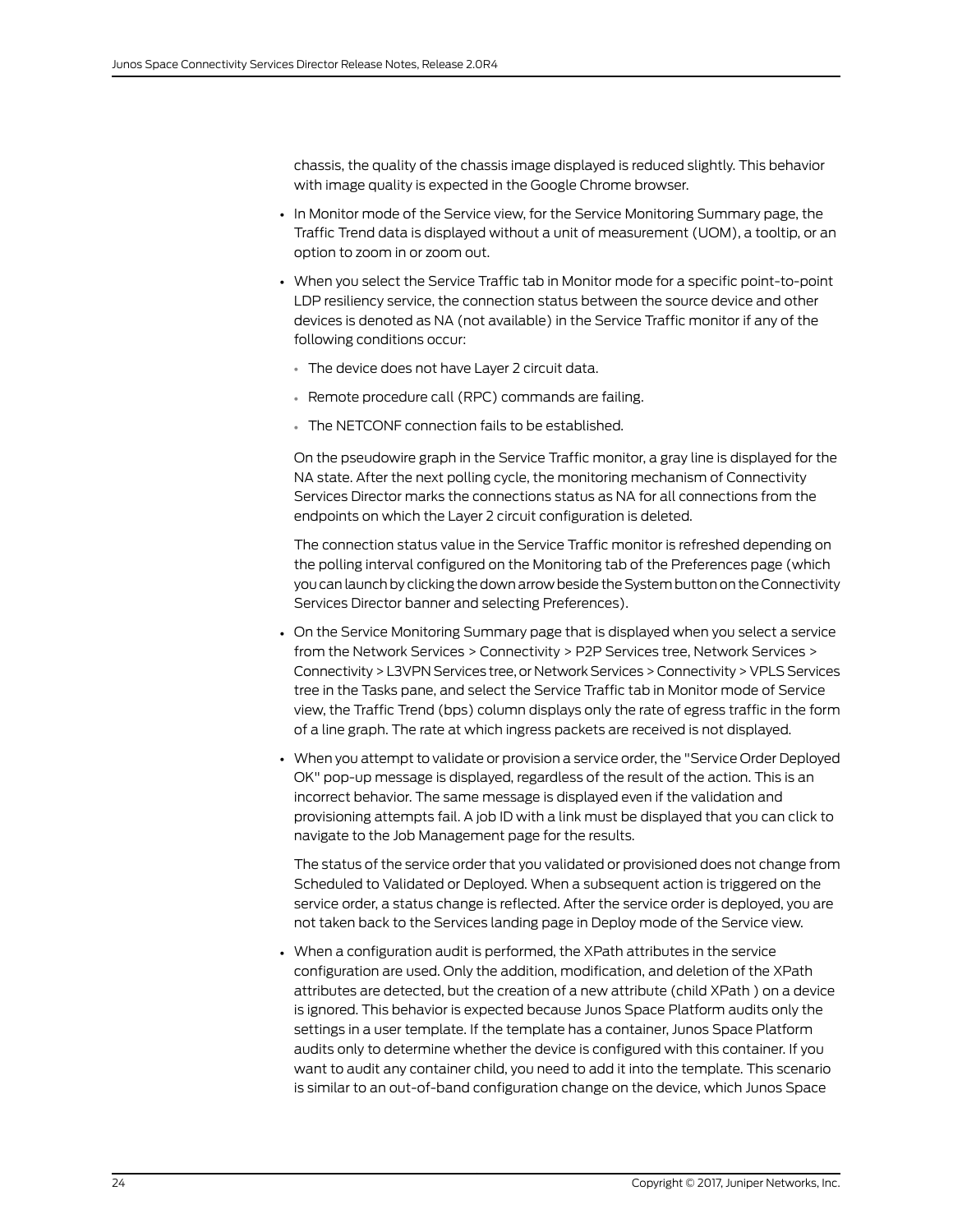Platform can determine only whether System of Record mode is set for Junos Space Platform.

• In a scaled environment, the VLAN ID resource pool is not properly considered during the deployment of a Layer 3 VPN service. After being deployed, the service moves to the invalid state because the service generates the same VLAN ID for different interfaces. This problem can arise when the device already contains a service with a VLAN ID and you select the auto-pick option for VLAN ID configuration in the service provisioning workflow for the same device. In such a scenario, the Connectivity Services Director application can generate the VLAN ID, which is already available as part of some other service on the device. At the time of validation, an error message is generated and the service order moves to the invalid state.

Workaround: Select the option to configure the VLAN ID manually (and enter a VLAN ID that is not present as part of any service in the device), instead of selecting the auto-pick option.

• After you upgrade to Connectivity Services Director Release 1.0R2, the auto-pick option you enabled for VLAN IDs to be automatically assigned is available for a single interface only. This is an expected behavior that occurs when you select the Normalization not required option in a service definition and select the Autopick VLAN IDs option in a service order associated with the service definition. In such a scenario, with two interfaces (for two endpoints) in a service order, the same VLAN ID may not be automatically assigned to all the interfaces.

However, after a fresh installation of Connectivity Services Director Release 1.0R2, if you select the Normalization not required option in a service definition, the auto-pick option and the Editable in Service Order option for VLAN IDs are disabled in the service definition. So when you create a service order on the basis of this service definition, you need to manually enter VLAN IDs. This behavior also applies to default or predefined service templates.

- Several delete statements are observed in the service settings on the Service Configuration tab of the Configuration dialog box. The delete statements indicate deleted policy attributes from a corresponding service on a device. When a service is created or modified, its policy options are deleted from the device to prevent the previously existing policies from interfering with the service. The presence of the delete statements is an expected behavior and does not indicate any incorrect service configuration.
- You cannot view details of a device prestaging job on the Job Management page. You need to view the Prestage Devices page in Build mode to view the device prestaging details.
- When you modify a Layer 3 VPN service order for which multicast VPN has been enabled during the creation of the service order, the MVPN check box is disabled on the Service Parameters page of the Layer 3 VPN service modification wizard. You cannot modify MVPN settings during the editing of a service order if MVPN is already enabled in the service order.
- You cannot select a multihomed group on the Node Settings page of the VPLS service order creation wizard with the signaling type as BGP.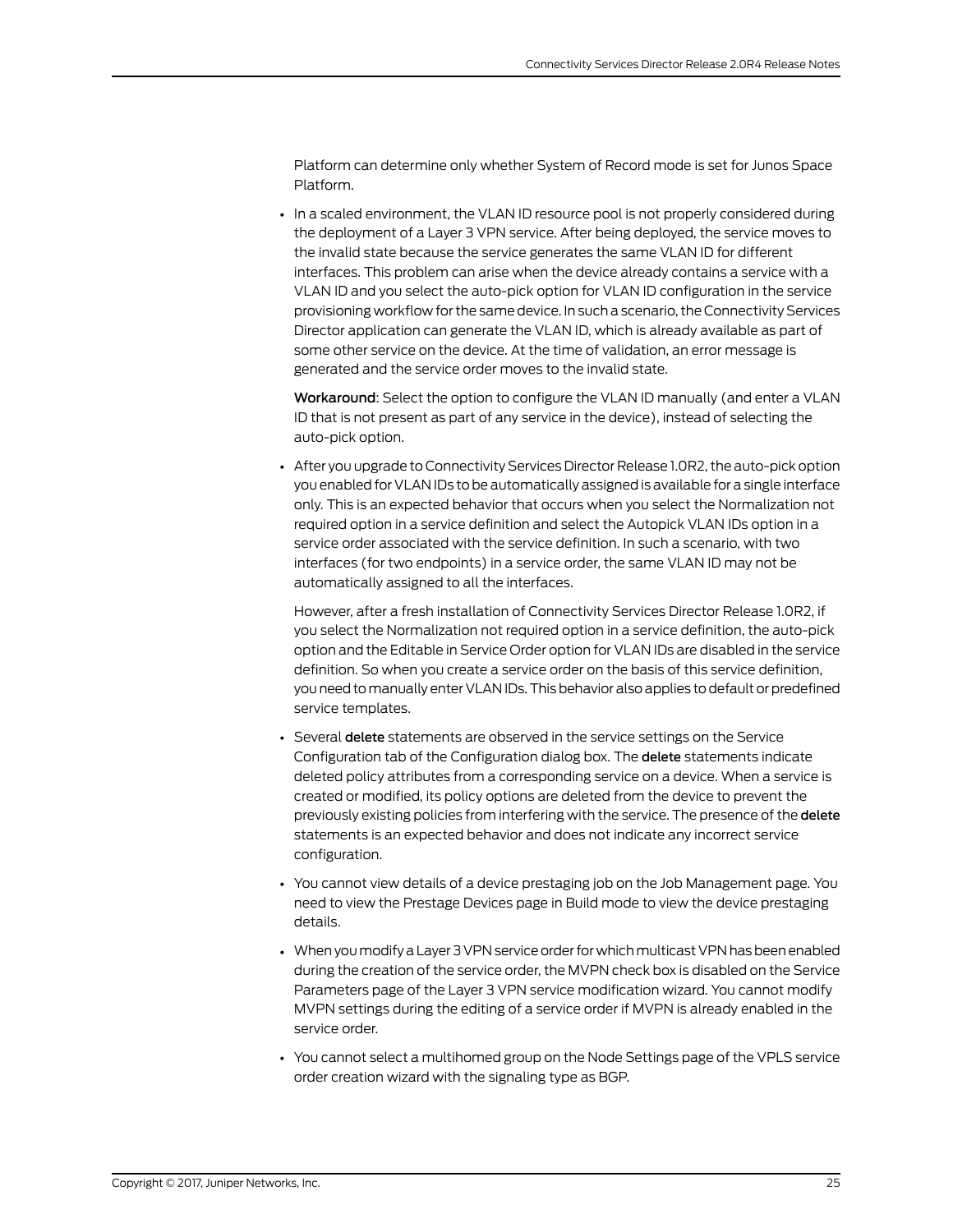- On the Manage Network Services page, you can search for services using only the service name. For the other fields displayed on this page, the search utility is not supported. You can filter the table by clicking the arrow to display the column drop-down menu in the table and selecting the Filters option.
- The search function is supported only for the elements of the tree that are displayed on the page; the global search facility that analyzes all configured elements in the database is not supported.
- While prestaging a device, you cannot modify a loopback address or add multiple loopback addresses.
- At times, when you attempt to validate a VPLS service, an error message is displayed stating that the route target is not in the prescribed format of *x:y*. This error occurs when an autonomous system (AS) number is defined in the device or when the routing options table does not have the AS number of the device stored in it (that is, the AS number is not synchronized properly).
- In a scaled environment, thousands of services, each assigned to a different virtual circuit ID (VC ID), the Resource Allocation Details page from the Prestage Devices workspace in Build mode of the Service view contains too many details. It is difficult to determine whether a VC ID has been assigned to a device or not. This is because VC IDs are sorted on the basis of strings and not numbers.
- You cannot view the pending service order configuration for an invalid service order.
- The Decommissioned Service Orders option is available on the Tasks pane only when you select the Connectivity node or the Tunnel node from the Network Services tree on the View pane. This option is not available if you select the Network Services node on the View pane. Also, this option is not available if you expand the Connectivity tree and select P2P Services, VPLS Services, or L3VPN Services, or if you expand the Tunnel tree and select RSVP LSPs.
- From the Service Monitoring Summary page, which is displayed if you do not select a particular service from the Service view pane and select the Network Services, Connectivity, P2P Services, L3VPN Services, or VPN Services node on the Service view pane and you want to navigate to the Service Summary page of a specific service, select the corresponding service from the Network Services > Connectivity tree on the View pane.
- When you perform a functional audit with the DMI schema as JUNOS 13.2 on the Junos Space Platform server that is running Connectivity Services Director, the functional audit job fails because the configuration is propagated to devices without the accept and reject tags, which prevents the routes from coming up.

Workaround: Upgrade the DMI schema to JUNOS 14.2, which causes functional audit to succeed and the routes to come up properly.

• Sometimes, when you attempt to discovery devices from the Connectivity Services Director GUI after the installation of a new image, the "Service is not available due to resource loading, please retry later." message is displayed. This condition occurs because it takes more time than expected for the resources and schema to be loaded from Junos Space Platform. As a result, adequate resources are not available to initiate the discovery of devices.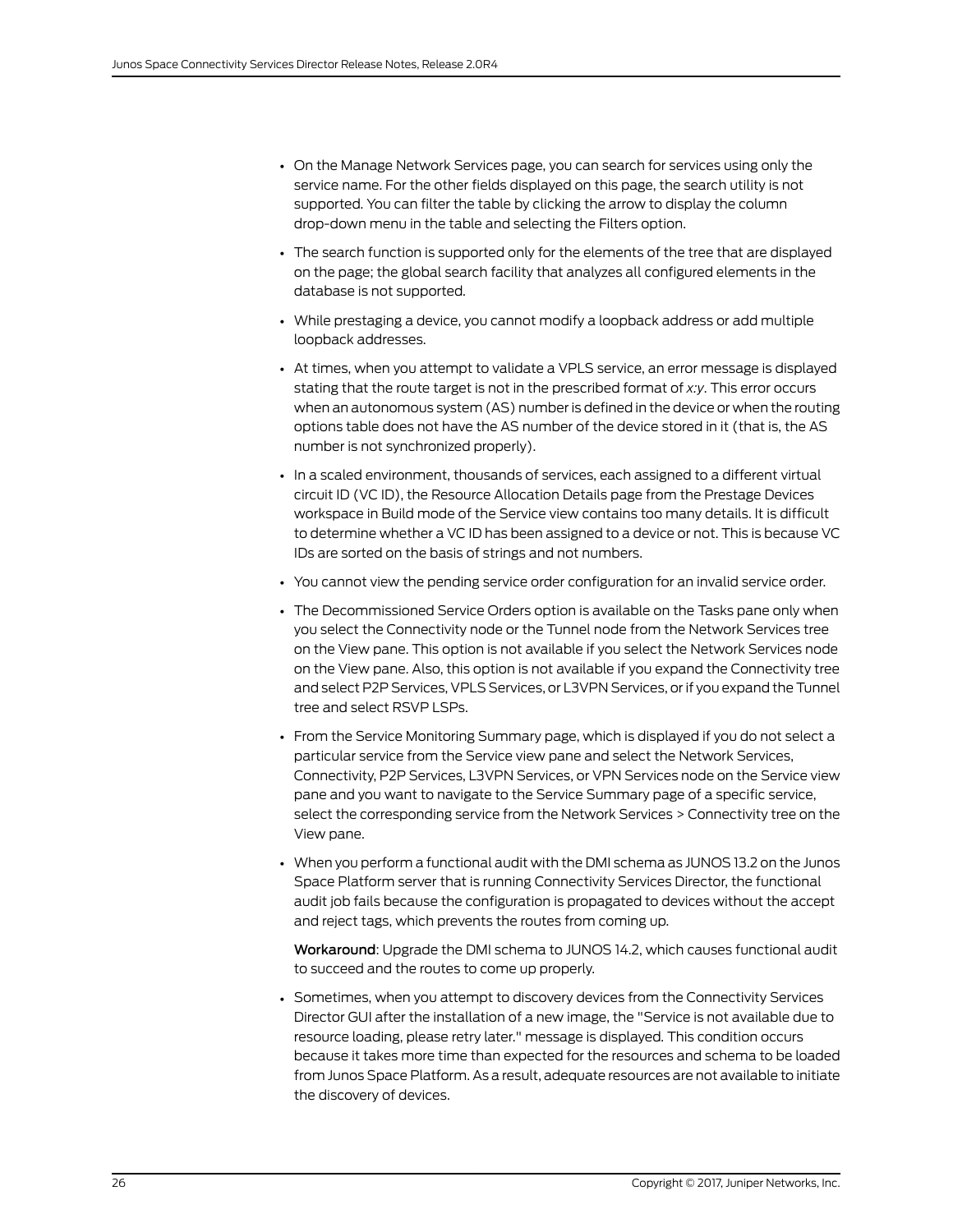- For each VPLS service order, multiple entries are created in the Edge Services Director database. This behavior is expected because a service with "n" endpoints creates "n" entries in the ELANVplsConnectivity table of the database and for each endpoint, data is saved separately with different route distinguishers.
- For some fields, such as Interface and LSP Status, that are displayed in the different widgets on the Service Traffic, Service Transport, and Service Summary pages in Monitor mode of the Service view, the values or statuses that are shown are updated based on the polling interval for retrieving data from the devices. As a result, the values or statuses for such fields are reflected in the widgets of the monitoring pages with a delay of a few minutes.
- Tags, which enable you to categorize and organizemanaged devices, are not supported in Connectivity Services Director. Because tags are not supported, you cannot use tags for provisioning LSPs in cases where an ingress device is a router and an egress device is a device tag, which denotes multiple spokes in a full-mesh or hub-and-spoke topology.
- In a scaled environment with approximately 3000 services configured, it is observed that the size of the file descriptor increases to the range of 16,000 to 17,000 and remains within this range.
- When you edit a service order, you cannot modify the parameters of the MAC Settings and Advanced Settings sections of the service order wizard.
- When you edit a VPLS service order, you cannot modify the device roles. For example, you cannot modify a VPLS spoke to be a P2P spoke.
- You must clear the browser cache when you need to view and work with the VPLS service order pages. Otherwise, the webpage is not loaded properly.
- To view only MX Series routers on the Assign Quick Templates page, you select MX from the Device Family list. However, you do not have an option to view only ACX Series routers on the Assign Quick Templates page. You select Common from the Device Family list to display all device families, which also includes ACX Series routers.
- The deletion of a service order that is in the decommissioned state fails with the following error message:

## An error occurred deleting this service order: Bad Request org.hibernate.exception.ConstraintViolationException: could not delete: [net.juniper.jmp.provisioning.jpa.services.ServiceElementEntity#1311450

To correct this problem, enter the following commands at the shell prompt to delete the service order on the device associated with the service order (To run shell commands, from the Junos Space Appliance Settings menu, enter 7 at the prompt):

delete from EthernetUni where the service order ID is in the range 1311440–1311445

delete from EthernetUni where the service order ID is in the range 1311466–11311471

• For the discovery of LSPs, Connectivity Services Director creates router profiles on CSD-Topology. Connectivity Services Director uses the same username that it uses to discover devices to discover LSPs. If the user account has privileges for shell access, LSP discovery fails on CSD-Topology. This failure occurs because the CSD-Topology requires the user account to have only CLI-access privilege and not shell-access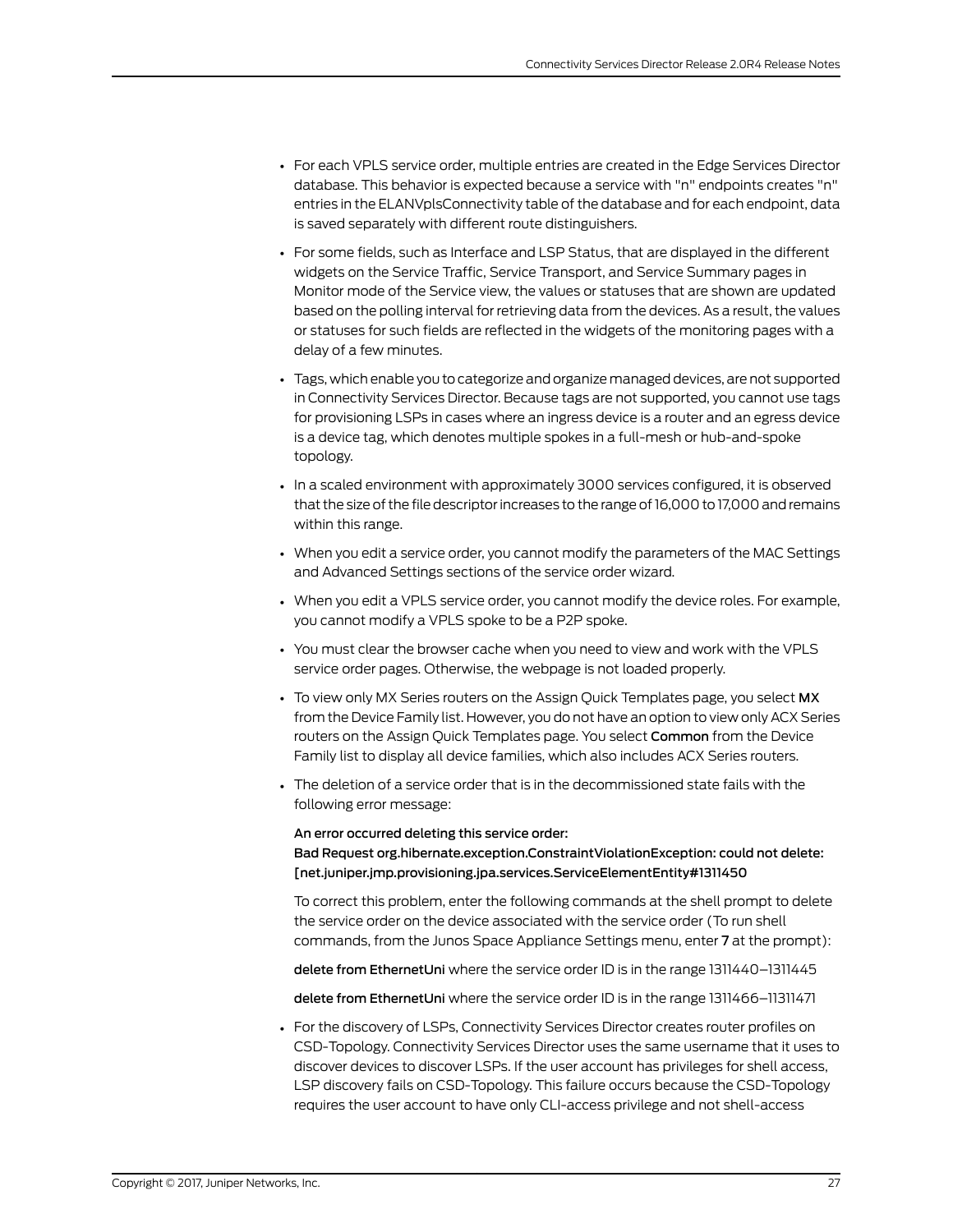privilege. Also, if Connectivity Services Director has discovered devices using the root account (with native access), LSP discovery fails on CSD-Topology.

Workaround: Perform the following steps for CSD-Topology to successfully discover LSPs:

- 1. Initiate an SSH or Telnet session to the CSD-Topology VM external IP address.
- 2. Modify the following CLI command files to be executed to add the cli command before any other command is executed so that access to the CLI shell is obtained. This modification does not impact non-root (non-superuser accounts) because the output of the additional command is ignored. For root users, the CLI shell is invoked first and all other commands (such show configuration and show mpls lsp) are executed correctly:

[root@*hostname~*]# /opt/pcs/db/command/juniper.config [root@*hostname~*]# /opt/pcs/db/command/juniper.interface [root@*hostname~*]# /opt/pcs/db/command/juniper.tunnel\_path [root@*hostname~*]# /opt/pcs/db/command/juniper.transit\_tunnel

The contents of the preceding files have the CLI command to be executed on the routers. For example, the original contents of juniper.config file are as follows:

!Silent set cli screen-width 0 show config|display inheritance|no-more

You must modify this file as follows to include the cli command:

@P cli !P !Silent set cli screen-width 0 show config|display inheritance|no-more

• In a scaled environment, the Connectivity Services Director application may allow multiple users to modify a large service at the same time from different browsers or machines. As a result you may see more than one instances of a single validated service order.

#### <span id="page-27-0"></span>Known Issues in Junos Space Connectivity Services Director Release 2.0R4

<span id="page-27-1"></span>The following are the known issues in Connectivity Services Director Release 2.0R4. For each entry, the identifier in the PR Number column of [Table](#page-27-1) 2 on page 28 is the tracking number in the Juniper Networks problem report (PR) tracking system.

#### Table 2: Known Issues in Connectivity Services Director Release 2.0R4

| <b>PR Number</b>                     | <b>Problem Description</b> |  |
|--------------------------------------|----------------------------|--|
| General Build and Deploy Mode Issues |                            |  |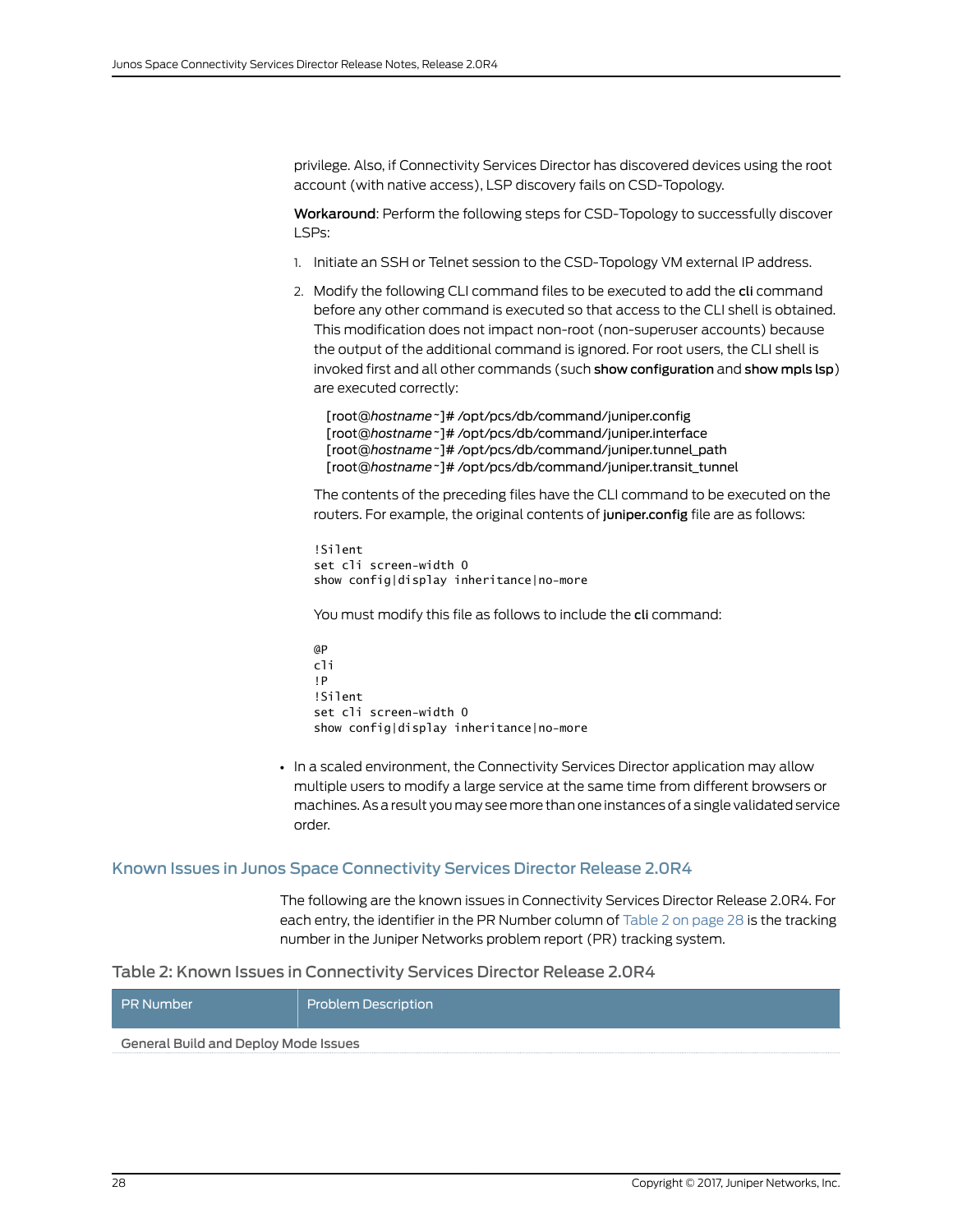| <b>PR Number</b> | <b>Problem Description</b>                                                                                                                                                                                                                                                                                                                                                                                                                       |
|------------------|--------------------------------------------------------------------------------------------------------------------------------------------------------------------------------------------------------------------------------------------------------------------------------------------------------------------------------------------------------------------------------------------------------------------------------------------------|
| 1100444          | The outer and inner tag protocol IDs that you want to configure in a service definition must be<br>preconfigured on the device associated with the service definition for a successful validation<br>and provisioning of the service order.                                                                                                                                                                                                      |
|                  | Workaround: None at present.                                                                                                                                                                                                                                                                                                                                                                                                                     |
| 1137706          | During creation of a set of a point-to-point service with pseudowires, which are doubly tagged<br>on the ingress router and singly tagged on the egress router, it is observed that an additional<br>VLAN swap operation occurs on the Z side. This is effectively a null operation because both<br>the input and output VLAN IDs are set as 133 in this case. This behavior also occurs with a<br>local-switching service.                      |
|                  | Workaround: None at present.                                                                                                                                                                                                                                                                                                                                                                                                                     |
| 1139450          | If you attempt to create a service order with a point-to-point LDP service definition, you cannot<br>view the non-editable parameters in service template during service deployment. This problem<br>occurs when you create and publish the service definition with local-stitching by associating<br>it with a service template that contains the circuit cross-connect (CCC) family set, such as set<br>interfaces xe-0/2/0 unit 0 family ccc. |
|                  | Workaround: None at present.                                                                                                                                                                                                                                                                                                                                                                                                                     |
| 1194037          | While you are modifying a service order with template attached, the Next button does not<br>function.                                                                                                                                                                                                                                                                                                                                            |
|                  | Workaround: Click the Review tab instead of Next.                                                                                                                                                                                                                                                                                                                                                                                                |
| 1197275          | While you are modifying a VPLS service order or a VPLS service, some of the information in<br>Node Settings table are missing. In case of hub-and-spoke VPLS service order or service, along<br>with the platform and topology attributes, Role for existing devices is missing.                                                                                                                                                                 |
|                  | Workaround: For the device's platform and topology details see the Prestage landing page.<br>For Role, verify the Node Setting page before you submit the service order.                                                                                                                                                                                                                                                                         |
| 1198953          | For a full mesh RSVP service, even if you have selected the Enable Fast Reroute check box,<br>the configuration is not pushed to the device.                                                                                                                                                                                                                                                                                                     |
|                  | Workaround: None at present.                                                                                                                                                                                                                                                                                                                                                                                                                     |
| 1199252          | While you are modifying a Layer 3 VPN service, the Autopick VLAN ID allocates out of range<br>value.                                                                                                                                                                                                                                                                                                                                             |
|                  | Workaround: None at present.                                                                                                                                                                                                                                                                                                                                                                                                                     |
| 1199558          | While you are creating a full mesh LSP service, if you do not select an LSP pattern name, the<br>default LSP pattern is pushed to the device.                                                                                                                                                                                                                                                                                                    |
|                  | Workaround: None at present.                                                                                                                                                                                                                                                                                                                                                                                                                     |
| 1199569          | While you are modifying a VPLS service, the Edit option in the Site Settings tab is disabled.                                                                                                                                                                                                                                                                                                                                                    |
|                  | Workaround: You can modify the device details inline.                                                                                                                                                                                                                                                                                                                                                                                            |

# Table 2: Known Issues in Connectivity Services Director Release 2.0R4 *(continued)*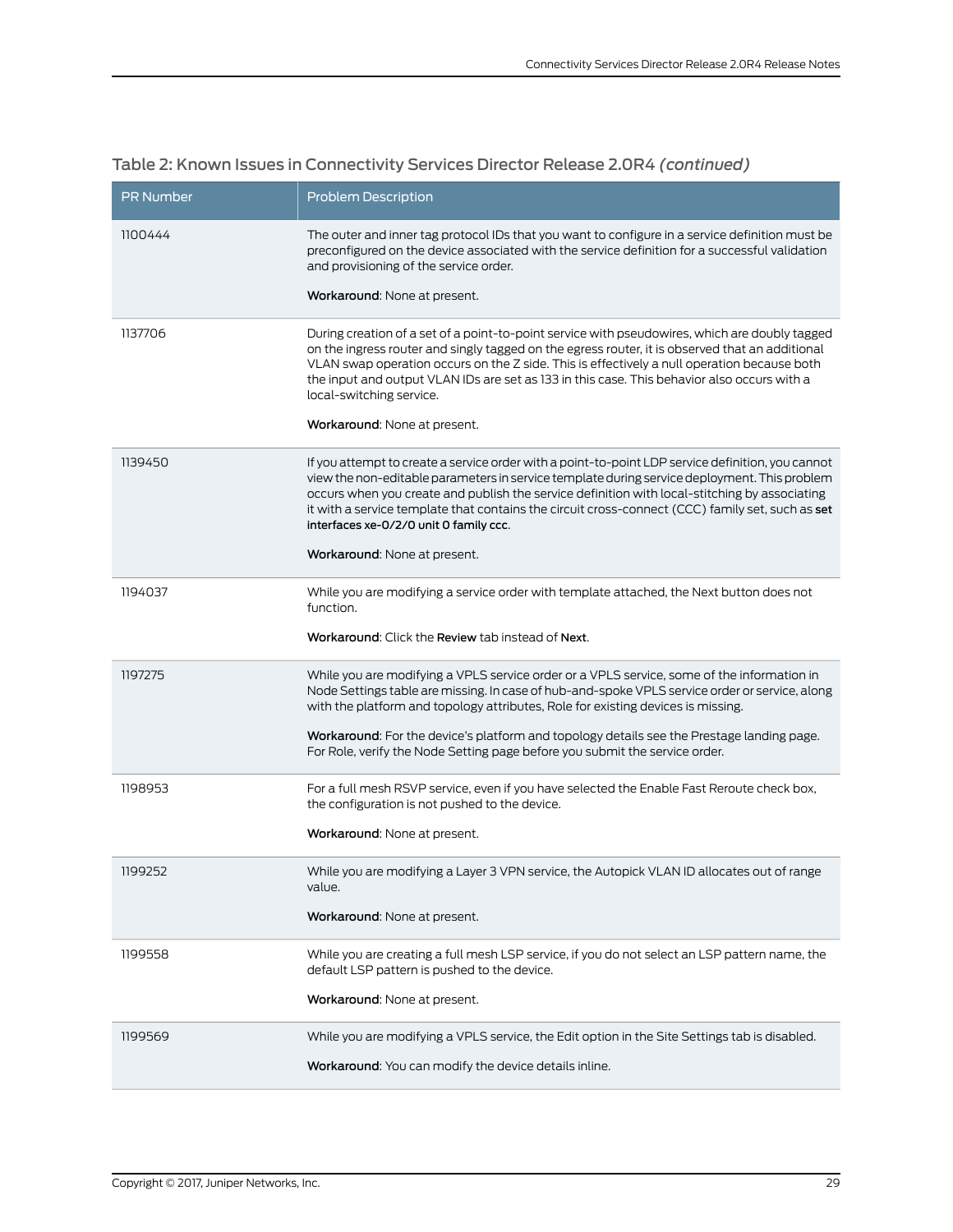| Table 2: Known Issues in Connectivity Services Director Release 2.0R4 (continued) |  |  |
|-----------------------------------------------------------------------------------|--|--|
|                                                                                   |  |  |

| <b>PR Number</b>                     | <b>Problem Description</b>                                                                                                                                                                                                                                                                                                                                                                                                                        |
|--------------------------------------|---------------------------------------------------------------------------------------------------------------------------------------------------------------------------------------------------------------------------------------------------------------------------------------------------------------------------------------------------------------------------------------------------------------------------------------------------|
| 1237818                              | If you upgrade from Connectivity Services Director Release 2.0R2 to Connectivity Services<br>Director Release 2.0R4, even though the job is successfully completed, you may be able to<br>see Connectivity Services Director on the Application drop-down list only after 30 minutes has<br>lapsed. The time taken to view Connectivity Services Director on the Application drop-down<br>list varies according to the database size of server.   |
| 1252075                              | In specific cases, in a VPLS service, multiple sites might have same interface, UnitID, and VLAN<br>ID. Any subsequent addition of a site results in a redundant site addition along with the original<br>site. Though deployment is successful extra redundant configuration is pushed to the devices.<br>Workaround: Perform the following steps:<br>1. Disable deploy to device.                                                               |
|                                      | 2. Delete one UNI which is duplicate and deploy the service order.                                                                                                                                                                                                                                                                                                                                                                                |
|                                      | 3. Delete the other UNI and deploy again.                                                                                                                                                                                                                                                                                                                                                                                                         |
|                                      | 4. Add the required UNI and deploy.                                                                                                                                                                                                                                                                                                                                                                                                               |
|                                      | 5. Enable deploy to device.                                                                                                                                                                                                                                                                                                                                                                                                                       |
| <b>Monitor and Fault Mode Issues</b> |                                                                                                                                                                                                                                                                                                                                                                                                                                                   |
| 1054107                              | On the Service Summary page for VPLS services, the Connections matrix does not show the<br>exact VPLS connection present on the device for all endpoints. This problem occurs because<br>the remote procedure calls and CLI commands do not return the remote device IP address<br>when the connection is down.<br>Workaround: None at present.                                                                                                   |
|                                      |                                                                                                                                                                                                                                                                                                                                                                                                                                                   |
| 1063213                              | The monitoring framework polls data from devices based on the serial number of the chassis,<br>rather than the hostname or IP address of the device, which is unique in a network deployment.<br>With the existing monitoring mechanism, when a chassis contains a new serial number, the<br>device chassis is considered a different entity and all historical data (collected for the same<br>host or IP address of the chassis) saved is lost. |
|                                      | Workaround: None at present.                                                                                                                                                                                                                                                                                                                                                                                                                      |
| 1119857                              | In certain scenarios, such as after an upgrade from Services Activation Director 14.3R1 to<br>Connectivity Services Director Release 1.0, you might observe that alarms related to services<br>are not properly cleared on the Connectivity Services Director GUI. This problem occurs because<br>of the manner in which alarms are transmitted from OpenNMS to Junos Space Platform.                                                             |
|                                      | Workaround: Manually clear the appropriate alarm from the Alarm Details page in Fault mode<br>of Service view after examining the alarm and associated events, and taking any action needed<br>to resolve the condition that triggered the event on the corresponding device.                                                                                                                                                                     |
| 1199028                              | The ILA adapter fails to upgrade if you install the Connectivity Services Director application in<br>a setup where an ILA adapter already exists.                                                                                                                                                                                                                                                                                                 |
|                                      | Workaround: Before you install the Connectivity Services Director application you must delete<br>the existing ILA adapter. You can delete the existing ILA adapter at Network Management<br>Platform > Devices > Device Adapter.                                                                                                                                                                                                                  |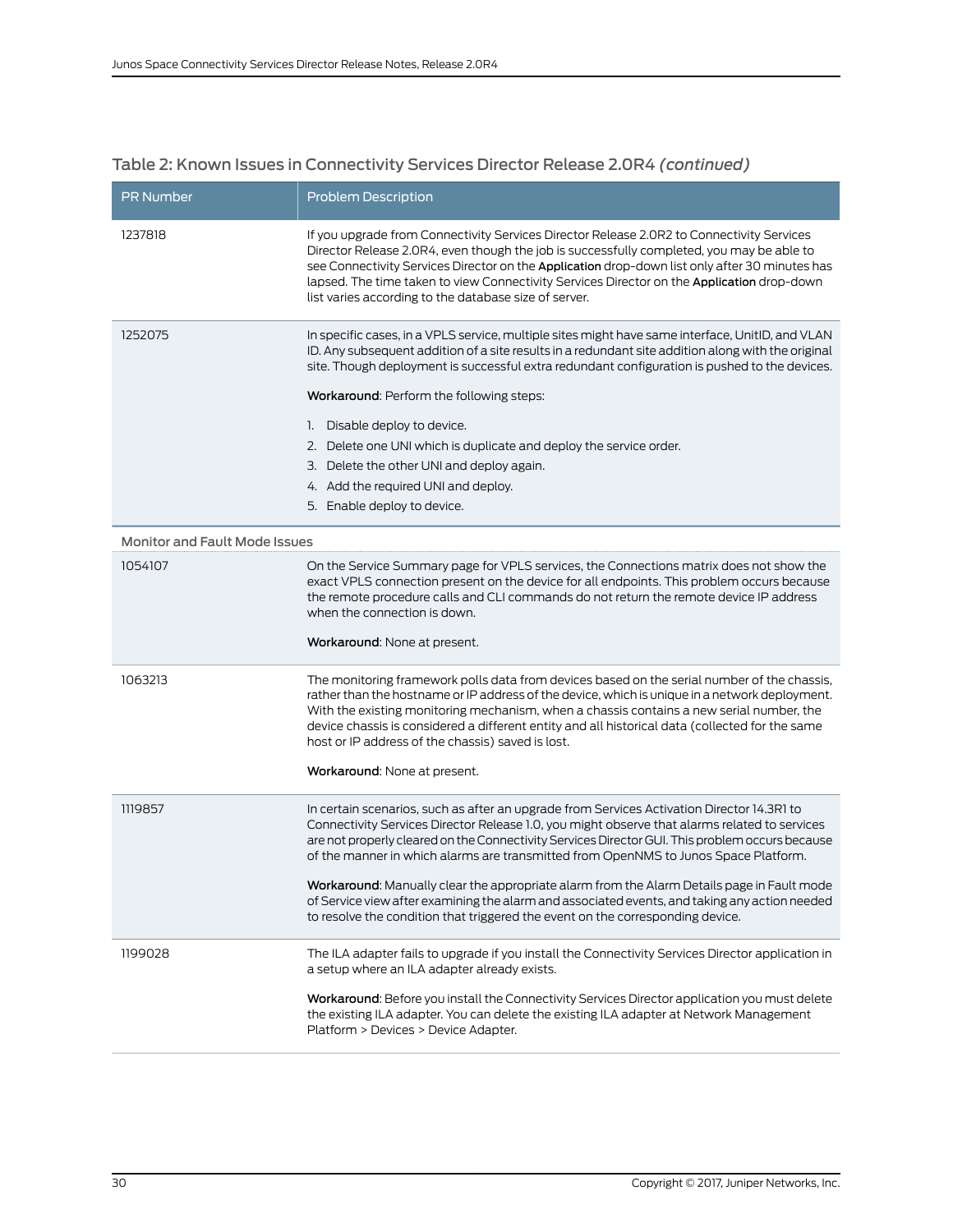| <b>PR</b> Number | <b>Problem Description</b>                                                                                                                                                                                                                                                    |
|------------------|-------------------------------------------------------------------------------------------------------------------------------------------------------------------------------------------------------------------------------------------------------------------------------|
| 1236574          | If you migrate from Services Activation Director to Connectivity Services Director Release 2.0R3<br>or earlier, Enable Tunnel services and Enable Local Switching parameters cause functional<br>issues.                                                                      |
|                  | In order to overcome these issues and maintain consistency across products, in Connectivity<br>Services Director Release 2.0R4, Enable Tunnel services and Enable Local Switching parameters<br>are renamed Disable Tunnel services and Disable Local Switching respectively. |
|                  | As a result of this renaming, you may encounter issues when you are migrating from Connectivity<br>Services Director Release 2.0R2 to Connectivity Services Director Release 2.0R4.                                                                                           |
|                  | Workaround: Use the Modify Service workflow to modify the service according to the new<br>naming convention. For example, if you prefer to enable tunnel services while modifying the<br>existing service, clear the Disable Tunnel services check box.                       |
| 1244763          | In the Topology view, the status of the Layer 3 links are not dynamically updated.                                                                                                                                                                                            |
|                  | <b>Workaround:</b> To update the status of the Layer 3 links you must perform a Refresh Topology<br>job manually.                                                                                                                                                             |

# Table 2: Known Issues in Connectivity Services Director Release 2.0R4 *(continued)*

# <span id="page-30-0"></span>Resolved Issues in Connectivity Services Director Release 2.0R4

<span id="page-30-2"></span>The following issues are resolved in Connectivity Services Director Release 2.0R4. For each entry, the identifier in the PR Number column of [Table](#page-30-2) 3 on page 31 is the tracking number in the Juniper Networks problem report (PR) tracking system.

# Table 3: Resolved Issues in Connectivity Services Director Release 2.0R4

| <b>PR Number</b>                            | <b>Problem Description</b>                                                                                                                                        |
|---------------------------------------------|-------------------------------------------------------------------------------------------------------------------------------------------------------------------|
| General User Interface and Dashboard Issues |                                                                                                                                                                   |
| 1241950                                     | If you have enabled optical monitoring and if the discovered device does not have optical cards,<br>you may see a spike in the CPU load.                          |
|                                             | In order to avoid a sudden surge in the CPU load, the Disable Optical Performance Monitoring<br>check box is selected by default on the Preference > Optical tab. |

Related • [Connectivity](http://www.juniper.net/techpubs/en_US/release-independent/junos-space-apps/connectivity-services-director/information-products/pathway-pages/index.html) Services Director

<span id="page-30-1"></span>Documentation • Junos [Space](http://www.juniper.net/techpubs/en_US/junos-space15.2/index.html)

# Junos Space Documentation and Release Notes

For a list of related Junos Space documentation, see <http://www.juniper.net/techpubs/>.

If the information in the latest release notes differs from the information in the documentation, follow the *Junos Space Release Notes*.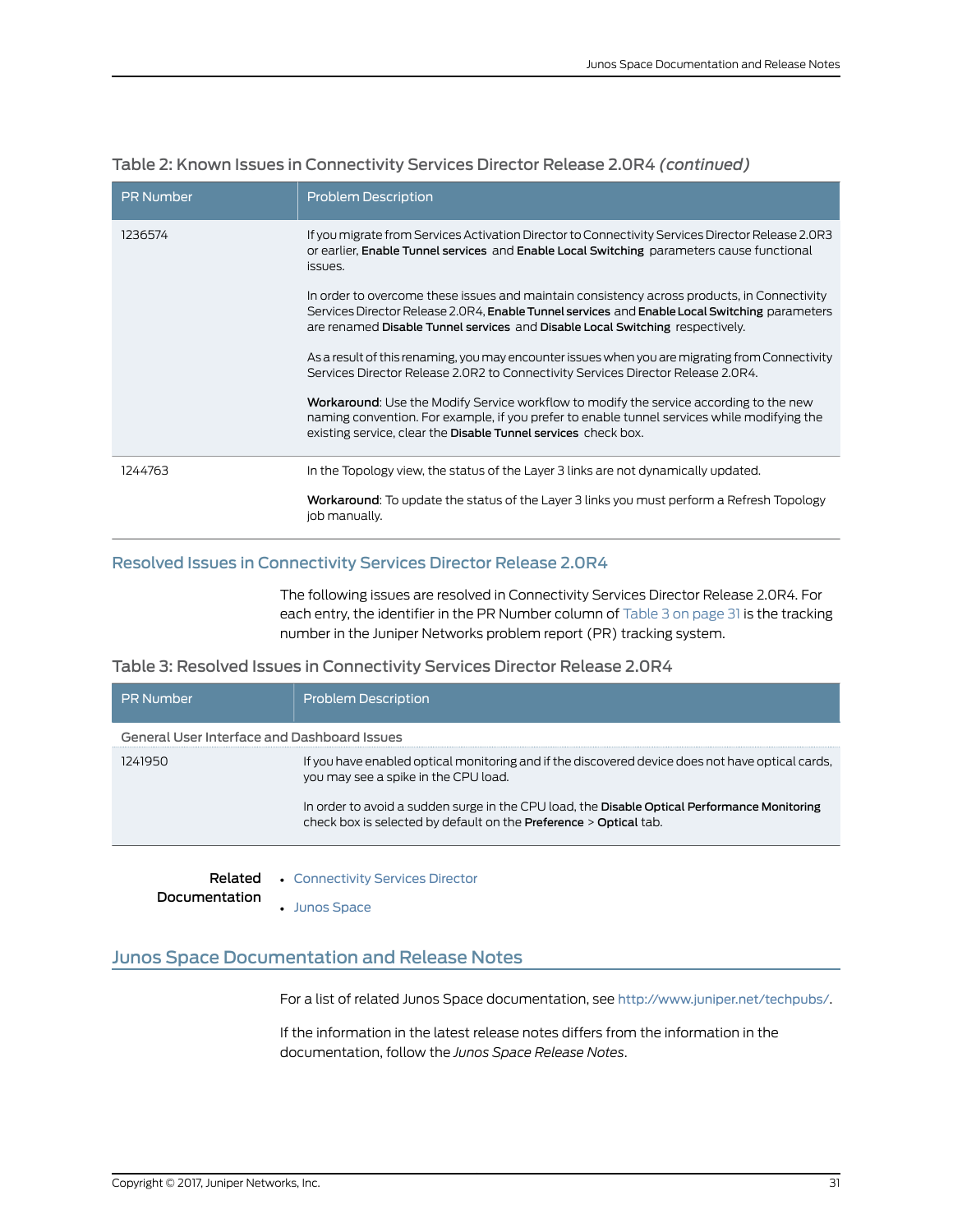To obtain the most current version of all Juniper Networks ® technical documentation, see the product documentation page on the Juniper Networks website at <http://www.juniper.net/techpubs/>.

Juniper Networks supports a technical book program to publish books by Juniper Networks engineers and subject matter experts with book publishers around the world. These books go beyond the technical documentation to explore the nuances of network architecture, deployment, and administration using the Junos operating system (Junos OS) and Juniper Networks devices. In addition, the Juniper Networks Technical Library, published in conjunction with O'Reilly Media, explores improving network security, reliability, and availability using Junos OS configuration techniques. All the books are for sale at technical bookstores and book outlets around the world. The current list can be viewed at <http://www.juniper.net/books>.

# <span id="page-31-0"></span>Documentation Feedback

We encourage you to provide feedback, comments, and suggestions so that we can improve the documentation. You can provide feedback by using either of the following methods:

- Online feedback rating system—On any page of the Juniper Networks TechLibrary site at <http://www.juniper.net/techpubs/index.html>, simply click the stars to rate the content, and use the pop-up form to provide us with information about your experience. Alternately, you can use the online feedback form at <http://www.juniper.net/techpubs/feedback/>.
- E-mail—Send your comments to [techpubs-comments@juniper.net](mailto:techpubs-comments@juniper.net?subject=). Include the document or topic name, URL or page number, and software version (if applicable).

# <span id="page-31-1"></span>Requesting Technical Support

Technical product support is available through the Juniper NetworksTechnical Assistance Center (JTAC). If you are a customer with an active J-Care or Partner Support Service support contract, or are covered under warranty, and need post-sales technical support, you can access our tools and resources online or open a case with JTAC.

- JTAC policies—For a complete understanding of our JTAC procedures and policies, review the *JTAC User Guide* located at <http://www.juniper.net/us/en/local/pdf/resource-guides/7100059-en.pdf>.
- Product warranties—For product warranty information, visit <http://www.juniper.net/support/warranty/>.
- JTAC hours of operation—The JTAC centers have resources available 24 hours a day, 7 days a week, 365 days a year.

### <span id="page-31-2"></span>Self-Help Online Tools and Resources

For quick and easy problem resolution, Juniper Networks has designed an online self-service portal called the Customer Support Center (CSC) that provides you with the following features: